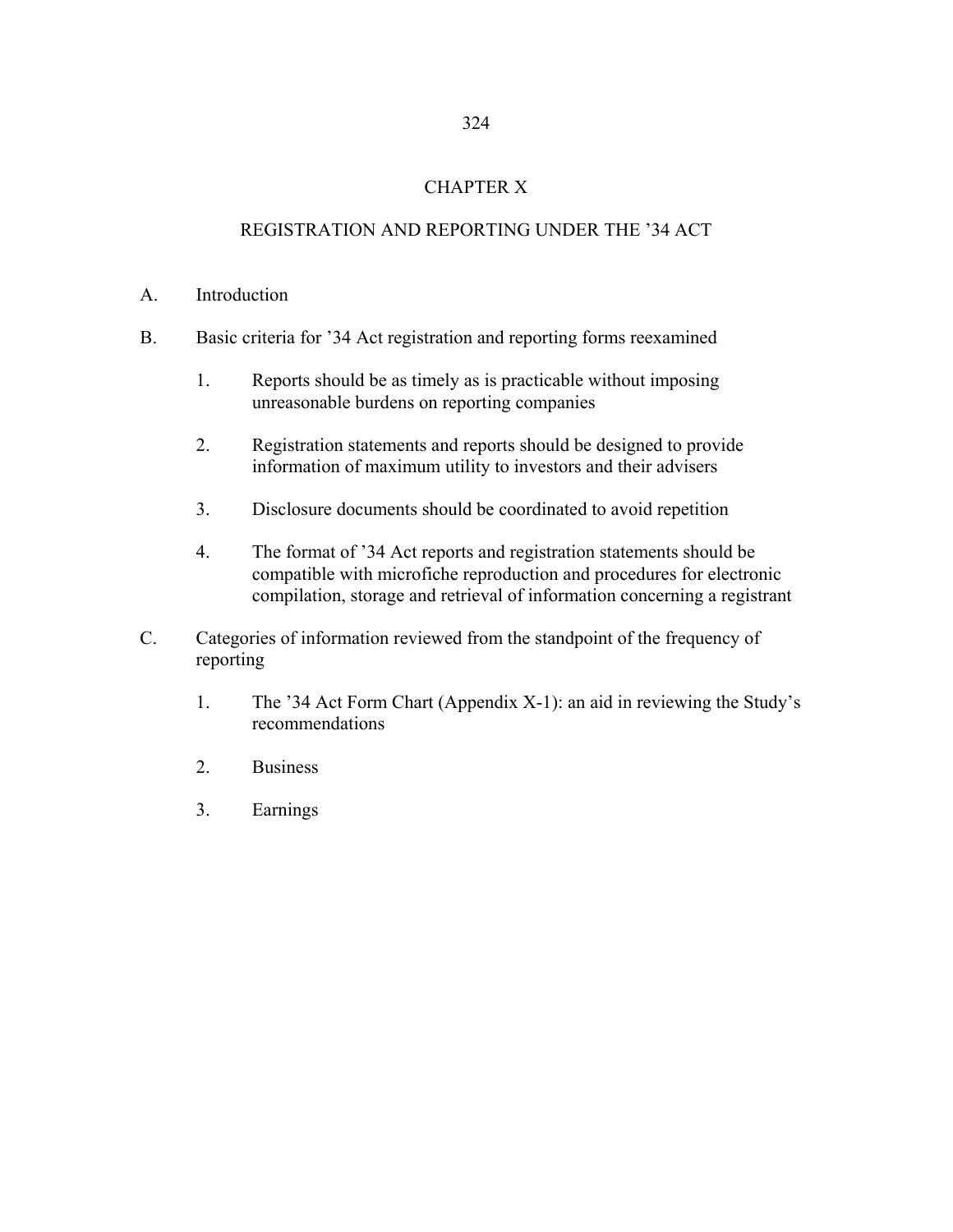- 4. Capital structure
- 5. Property
- 6. Management and control
- 7. Description of securities
- 8. Other financial information
- 9. The market for the registrant's securities
- 10. Material legal proceedings
- 11. Significant corporate documents
- D. Form 10 -- the initial public reservoir of data concerning a company (Appendix X-2)
	- 1. Recommended changes in format
	- 2. Recommended changes in content
		- (a) Sales and income by lines of business
		- (b) Other business information
		- (c) Summary of earnings
		- (d) Source and application of funds statement
		- (e) The market for the registrant's securities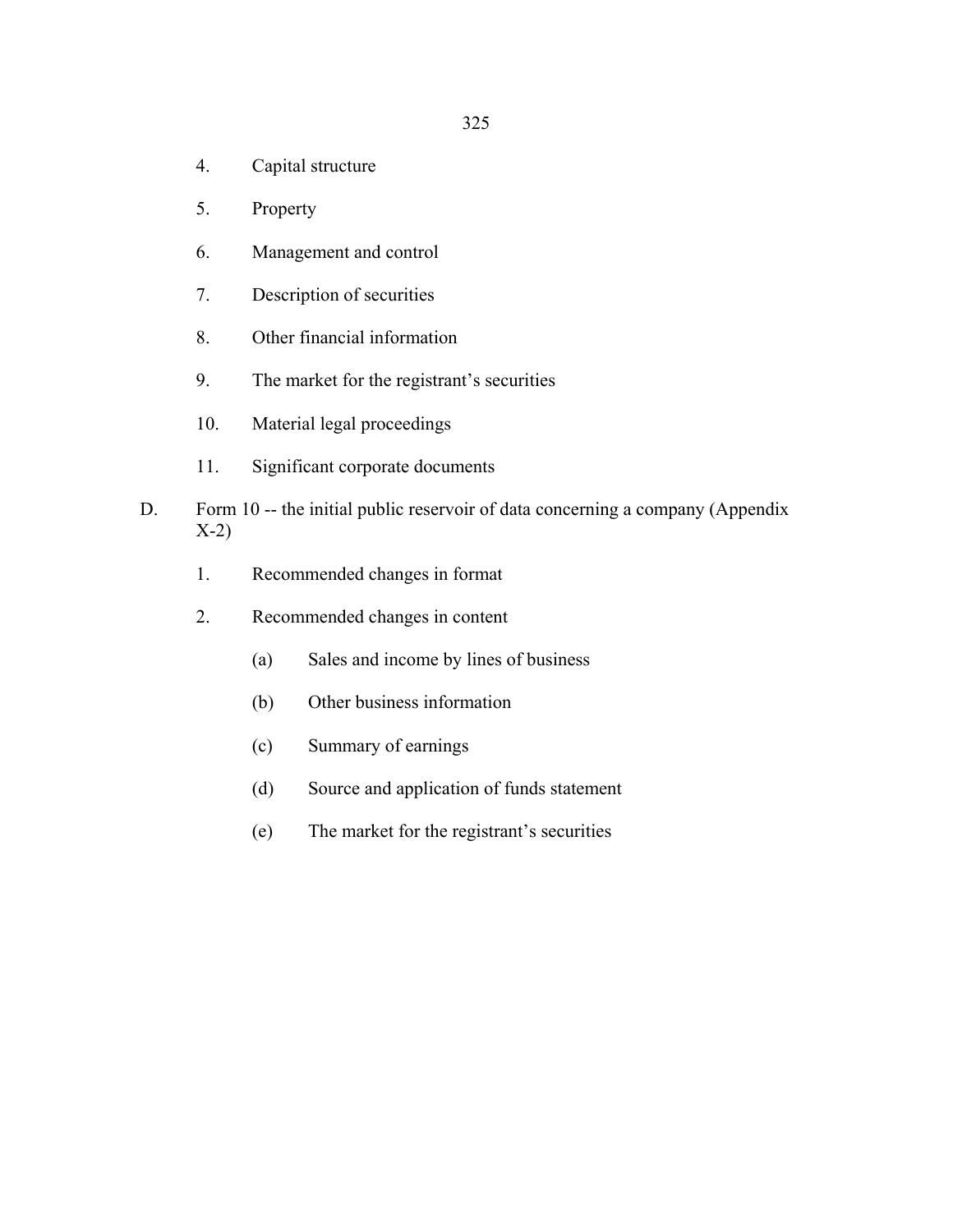- (f) Financial schedules
- (g) Miscellaneous changes
- E. Form 10-K -- An annual updating of information concerning a company (Appendix X-3)
	- 1. Recommended change in filing date
	- 2. Recommended change in format
	- 3. Recommended changes in content
		- (a) Sales and income by lines of business
		- (b) Other business information
		- (c) Summary of earnings and statement of source and application of funds
		- (d) Property
		- (e) Management
		- (f) Miscellaneous changes
- F. Form 10-Q A recommended quarterly report to replace Forms 8-K and 9-K (Appendix X-4)
	- 1. Quarterly financial reporting
	- 2. Filing date
	- 3. Recommended format of Form 10-Q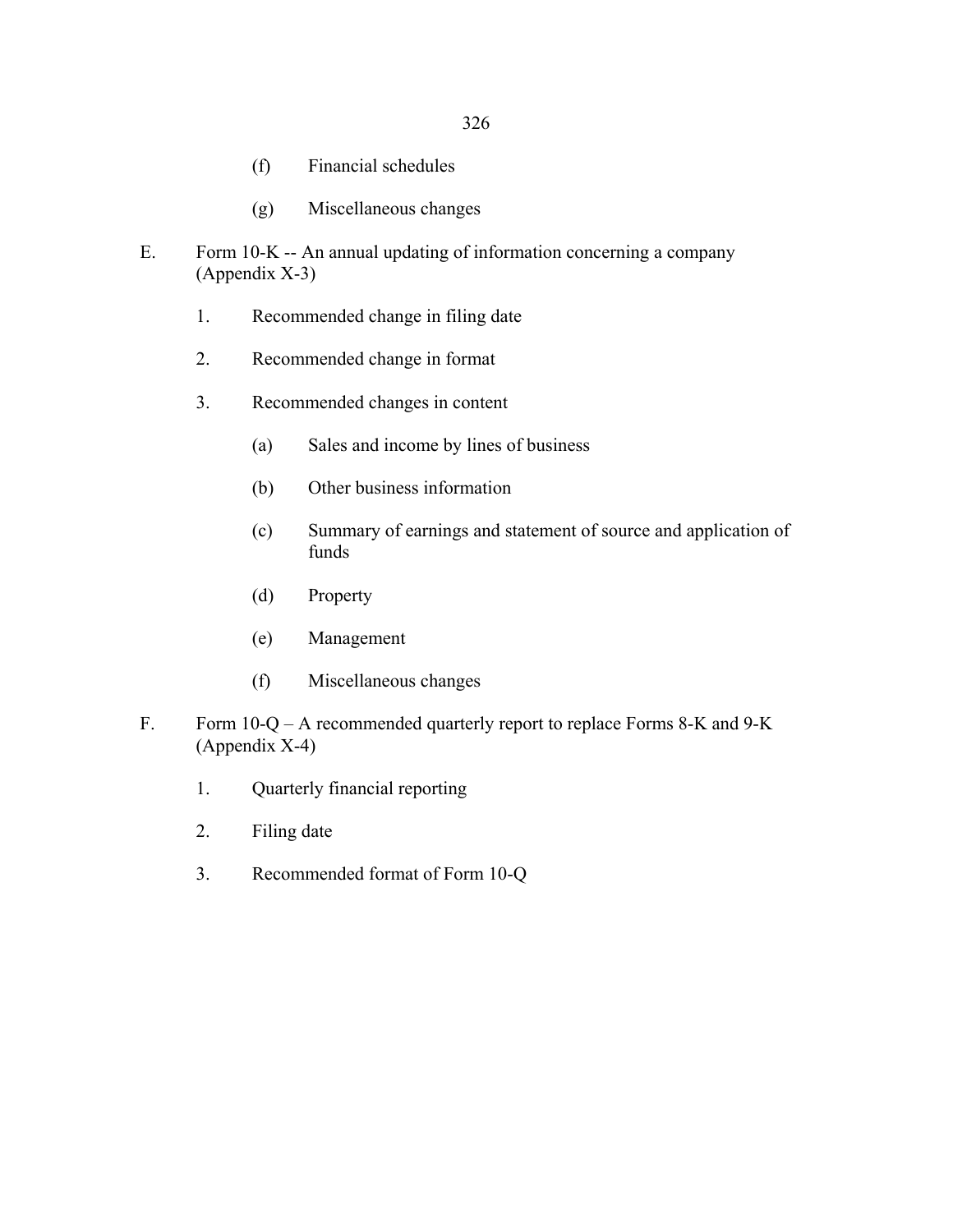327

- (a) Part I (Significant corporate events)
- (b) Part II (Financial information)
- 4. Exemptions
- G. Quarterly reports of certain real estate companies (Form 7-Q)
- H. Miscellaneous recommendations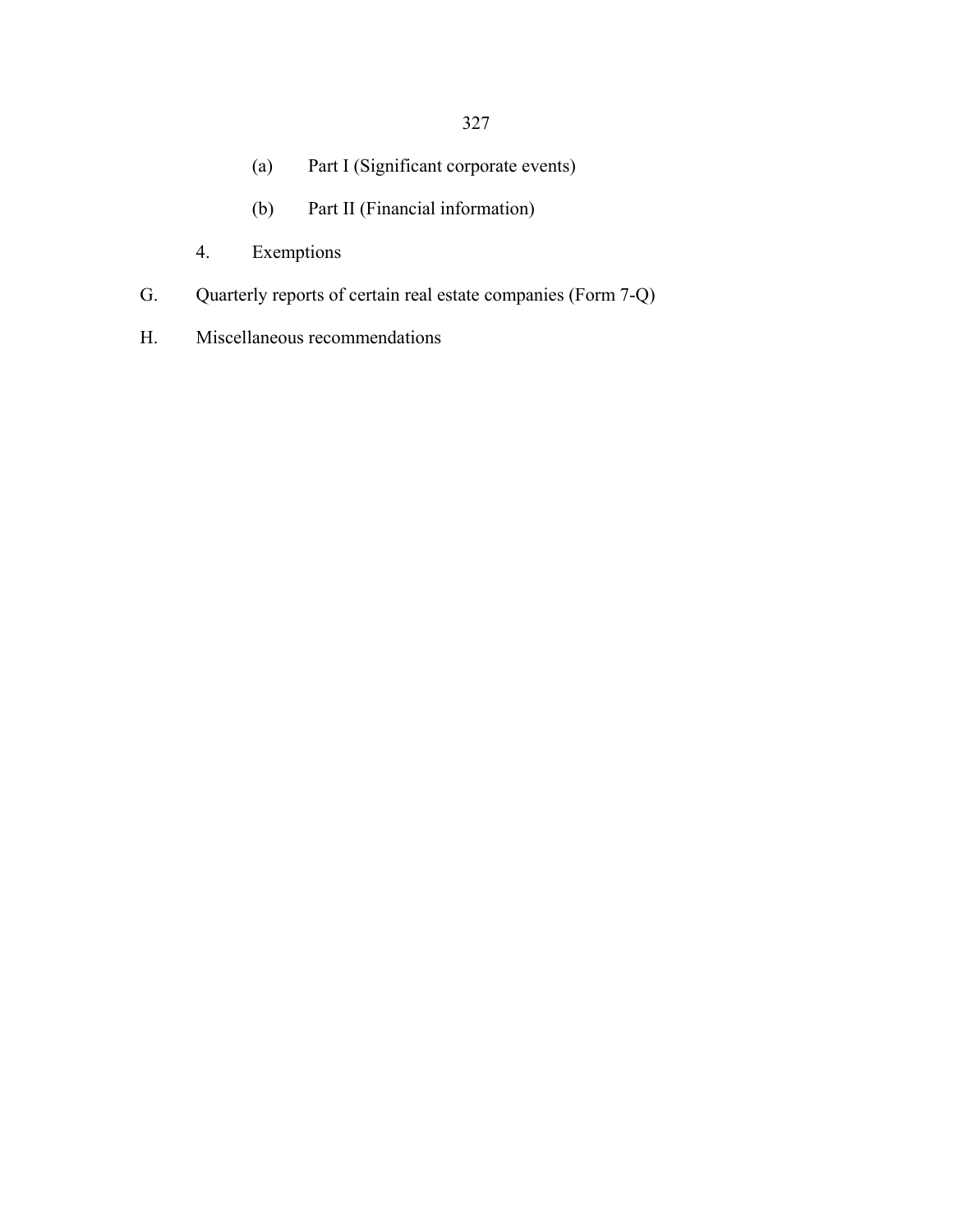## CHAPTER X

## REGISTRATION STATEMENTS AND REPORTS UNDER THE '34 ACT

#### A. Introduction

In previous portions of this report, the Study has stressed the interdependence of its recommendations. Thus, the improvement in '34 Act reporting would provide continuing sources of disclosure which could act, to a larger degree, as an acceptable substitute for the special and, at best, occasional disclosures produced under traditional '33 Act practice. Such recommendations of the Study as permitting limited brokerage sales of the privately purchased securities of reporting companies, extending the availability of Form S-7 to a much larger category of issuers, and eliminating the posteffective prospectus delivery requirement for securities of reporting companies, all anticipate substantial improvement in '34 Act reporting.

 The phrase "improvement in '34 Act reporting" has at least three aspects: (1) more comprehensive reporting forms, (2) better administration and enforcement of requirements relating to the preparation and filing of such forms. This chapter deals primarily with the first of these aspects. The second will be dealt with in Chapter XII. The third has already been discussed in Chapter IX.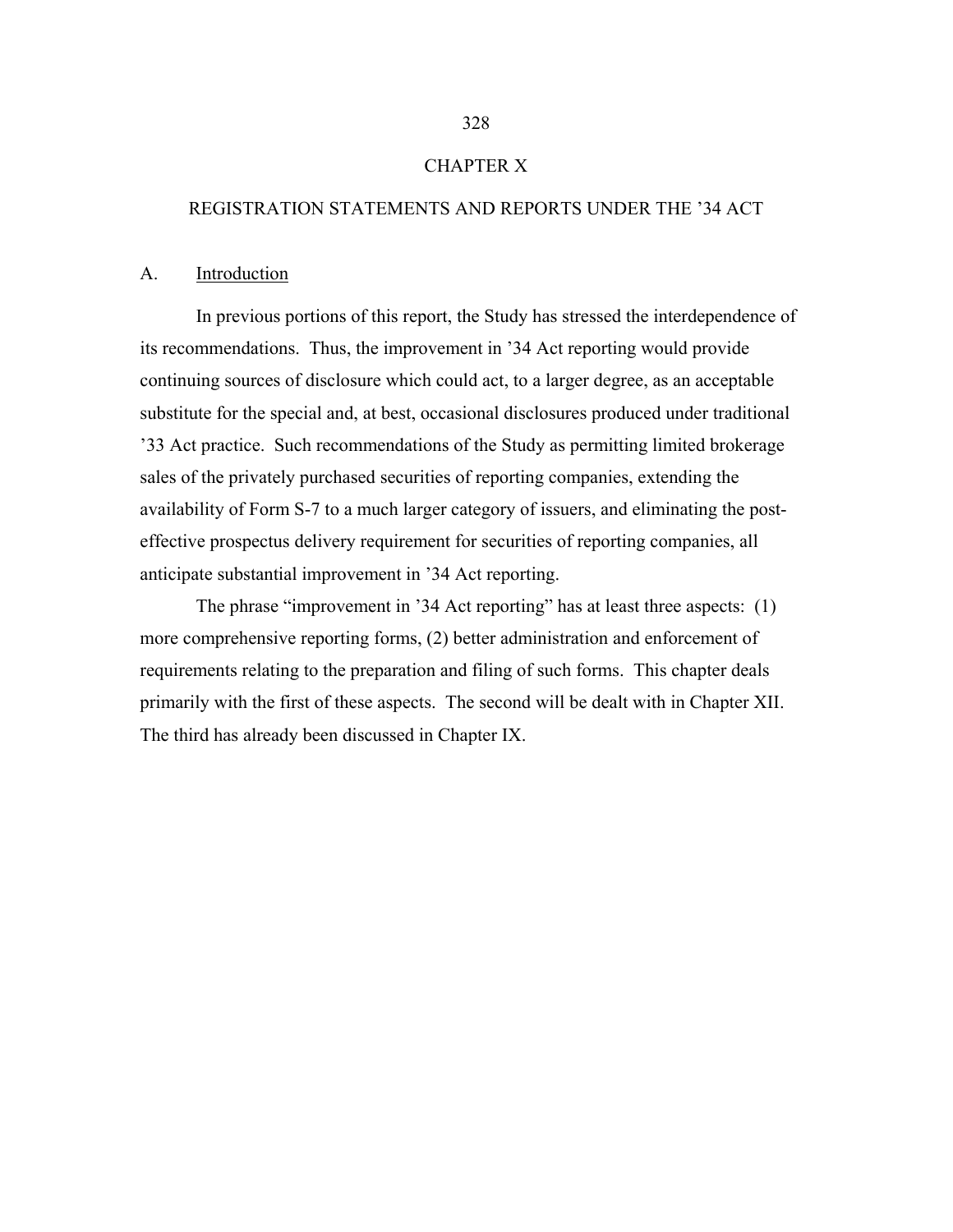In seeking ways to improve the reporting forms, the Study concentrated its effort on those of primary importance: Forms 10, 10-K, 9-K and 8-K.<sup>[1/](#page-5-0)</sup> Careful review was given to suggestions relating to these forms which were received from many quarters. Some of these, intended to further the concept of "continuous disclosure", appeared to involve burdens which outweighed the expected benefits to investors. For example, the Study concluded that continuous reporting of information equivalent to that found in a Securities Act prospectus on a monthly or even quarterly basis was impracticable. The Study also considered it unduly burdensome for the timely disclosure policies of selfregulatory organizations to be duplicated by requiring that current reports be filed with the Commission immediately on the happening of a reportable event. A number of other suggestions (such as requiring a full description of a company's business in the annual proxy statement) were not adopted because they were inconsistent with the objective of avoiding unnecessary duplication of disclosure.

 One aspect of the Study's work is not treated in this report. In the spring of 1968, the Study carefully reviewed the possibility of

 $\overline{a}$ 

<span id="page-5-0"></span> $1/2$  The limited facilities of the Study prevented a comprehensive review of all reports and statements required to be filed under the '34 Act. Documents not subjected to critical review include reports required to be made by foreign issuers, reports designed for issuers subject to regulation by certain other government agencies, and various other forms and reports designed for limited purposes.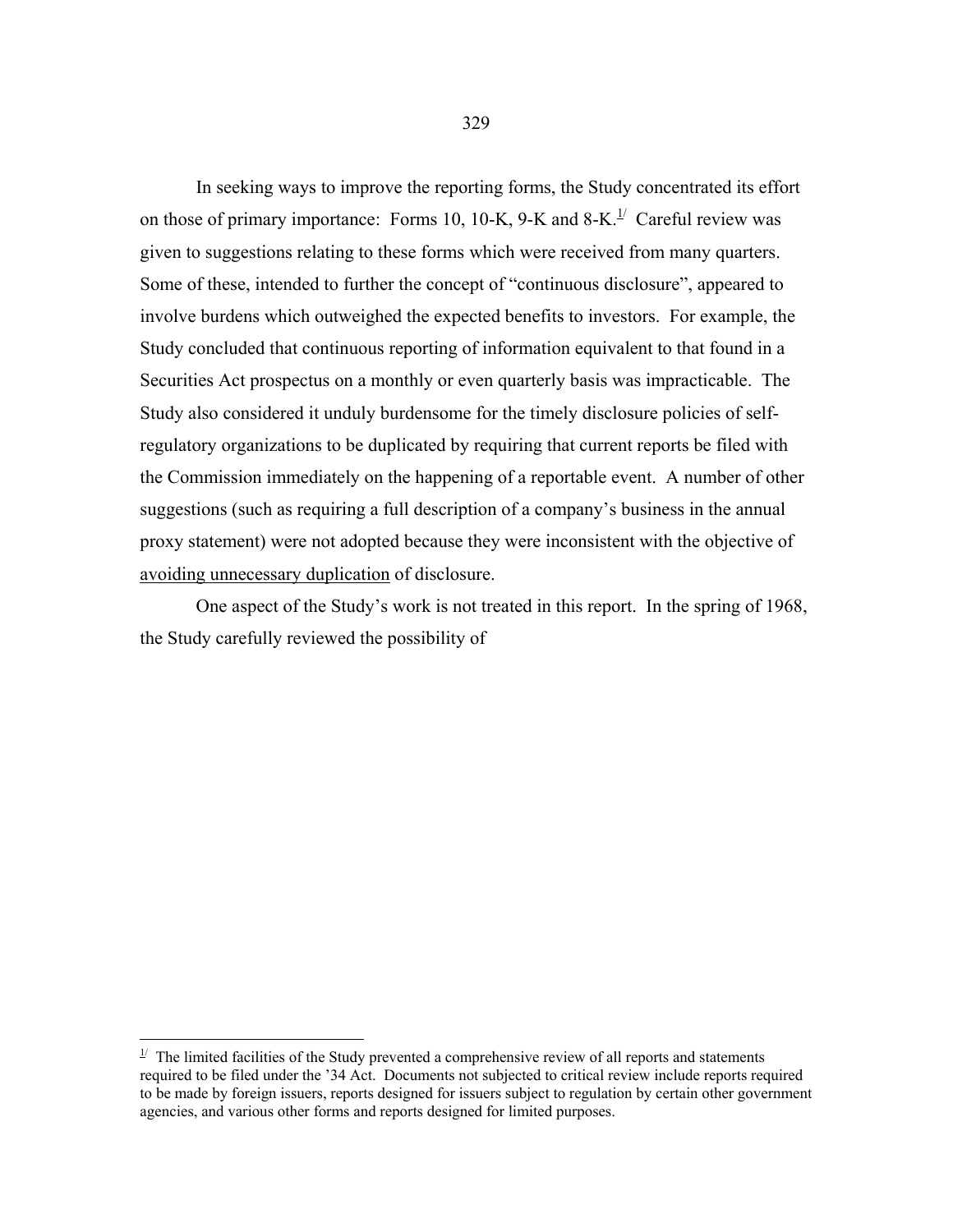applying EDP techniques to the processing of ownership reports filed with the Commission pursuant to Section 16(a) of the '34 Act. A combined memorandum reflecting the views of the Study and those of the staff was forwarded to the Commission well in advance of the submission of this Report, since the need for implementation of the recommendations was critical.

 The memorandum (1) pointed out the vast increase in the number of ownership reports (from approximately 20,000 in fiscal 1950 to approximately 94,000 in fiscal 1968), (2) noted the grave difficulties being experienced by the Section of Ownership Reports with monthly publication of the Official Summary of Securities Transactions ("Monthly Summary"), and the lapse of enforcement efforts, (3) provided a detailed plan for automating the recording and examination of ownership reports and the publication of the Monthly Summary, (4) listed the advantages of an automated system, including better administration and enforcement of the law and a more complete reporting of transactions in the Monthly Summary, and (5) estimated the costs of the system.

The Commission approved the recommendations.

The Study has one further suggestion to make relative to ownership reports.

 Should the Commission adopt the Study's recommendations in Chapter VI relating to secondary offerings, a revision of Form 4 is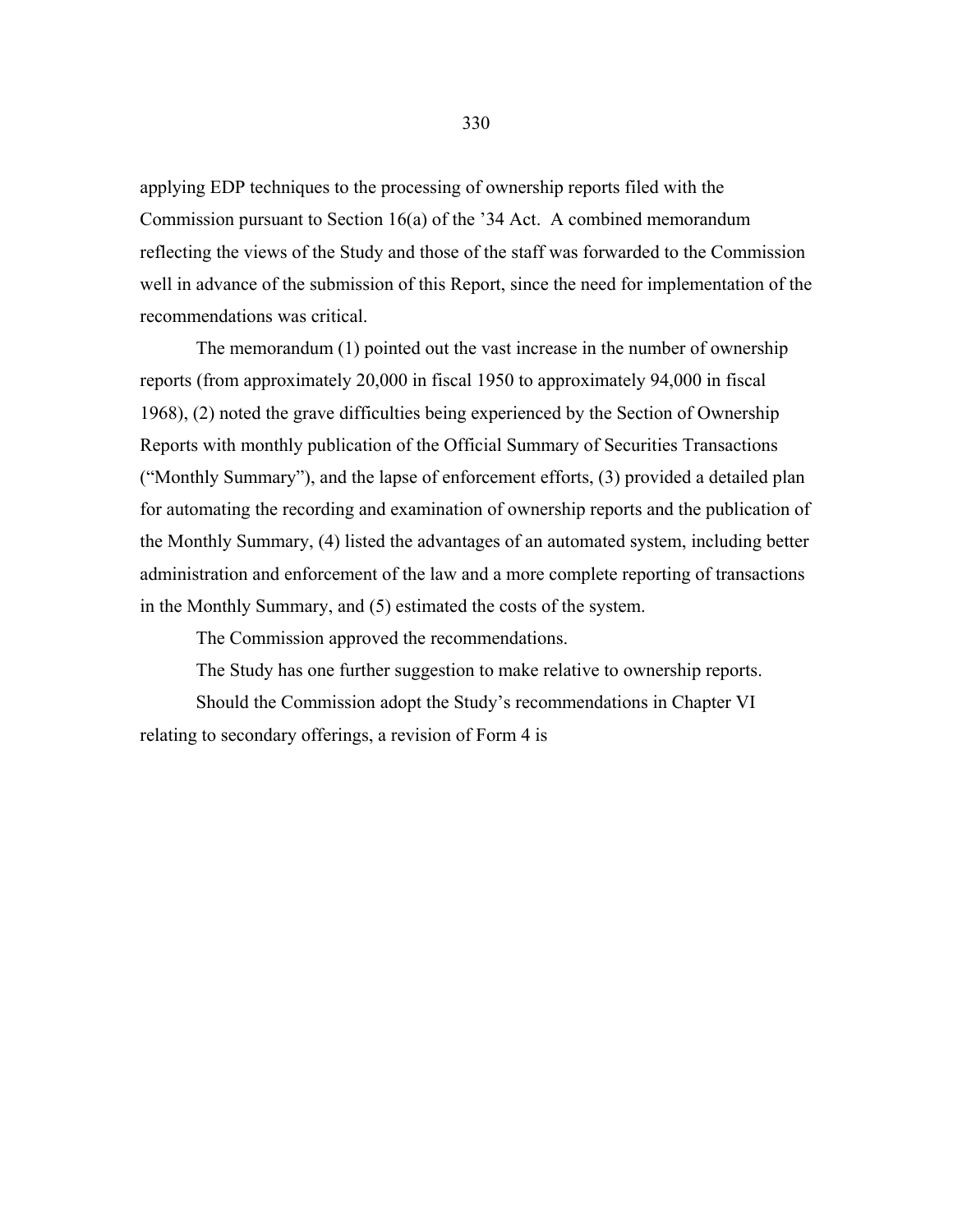recommended to require those who must file reports on that form to designate (possibly by a simple check mark) sales made under the provisions of Rule 162(b). The information thus elicited would be of assistance to the Commission in reviewing the operation of Rule 162, and in providing statistics which could well be relevant in considering any possible revision of the quantity limits imposed by that rule.

#### B. Basic criteria for '34 Act registration and reporting forms reexamined

## 1. Reports should be as timely as is practicable without imposing unreasonable burdens on reporting companies

 It is axiomatic that informational reports intended to promote the objective of informed public markets should be as timely as circumstances permit. Many persons who consulted with the Study questioned the lengthy interval (120 days after the close of the fiscal year) permitted by the Commission for the filing of the 10-K report. They advised that the report would be far more useful, and would have greater impact on the information made available to shareholders and investors, if it were required to be filed at an earlier date. As explained more fully below (at pp. 352-4), the Study concluded that an earlier filing date for the annual 10-K report is both practicable and desirable.

 There is growing recognition in the investment community of the need for prompt, current reporting by publicly-held corporations of material changes in their affairs. Both the New York and American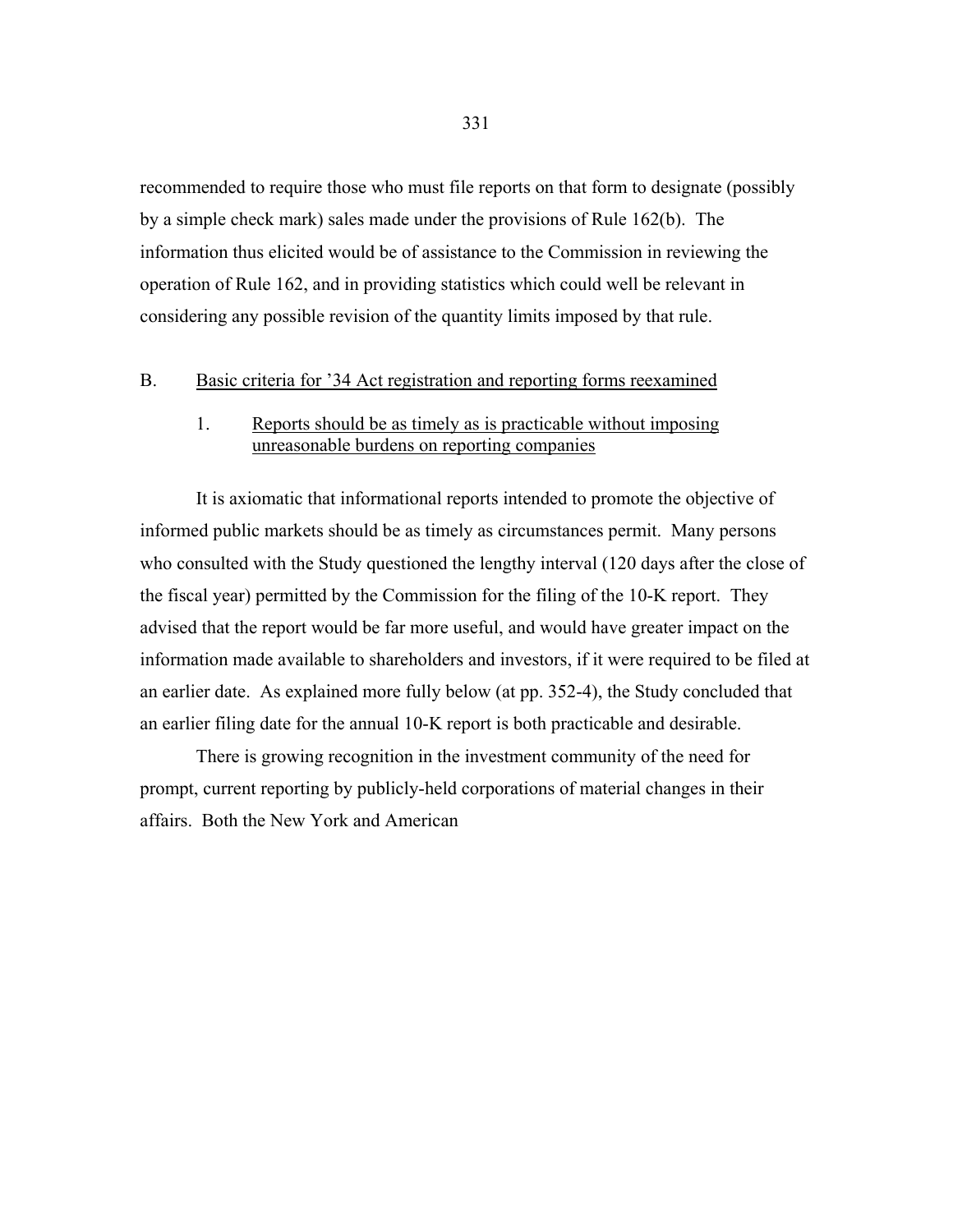Stock Exchanges have recently revised and expanded their so-called "timely disclosure" policies. $2^{\prime}$  These policies are informal in nature. They do not require the filing of specific, written reports. They depend on their implementation upon an active stock watch program. $\frac{3}{2}$ 

 The Commission's current reporting requirements necessarily play a somewhat different role. They are not intended to, nor could they adequately, duplicate the timely disclosure policies of the self-regulatory agencies. Commission requirements act to a degree as a backstop for those policies; they operate to encourage willingness on the part of issuers to keep the market place informed. They provide details which may be overlooked in the preparation of a news release or may not be included in a published news report. The Study attempted to balance the requirements which it considered essential for meaningful current reports against the time to be allowed for filing them. It also considered how such reports could be best coordinated with other sources of disclosure. The conclusion reached was that a regular, quarterly report would be more useful than the present, irregular 8-K report.

 $\overline{a}$ 

<span id="page-8-0"></span> $^{2}$  NYSE Company Manual, pages A-18 through A-27, revised July 19, 1968. American Stock Exchange Company Guide, pp. 101-108.

<span id="page-8-1"></span> $3<sup>j</sup>$  The NASD also has a timely disclosure policy applicable to corporations whose securities are quoted in its national list. Unfortunately, it has lacked surveillance facilities in the past. The Study hopes that when the new NASDAQ system goes into effect, the NASD will allocate the facilities and resources necessary to effective implementation of its timely disclosure policy.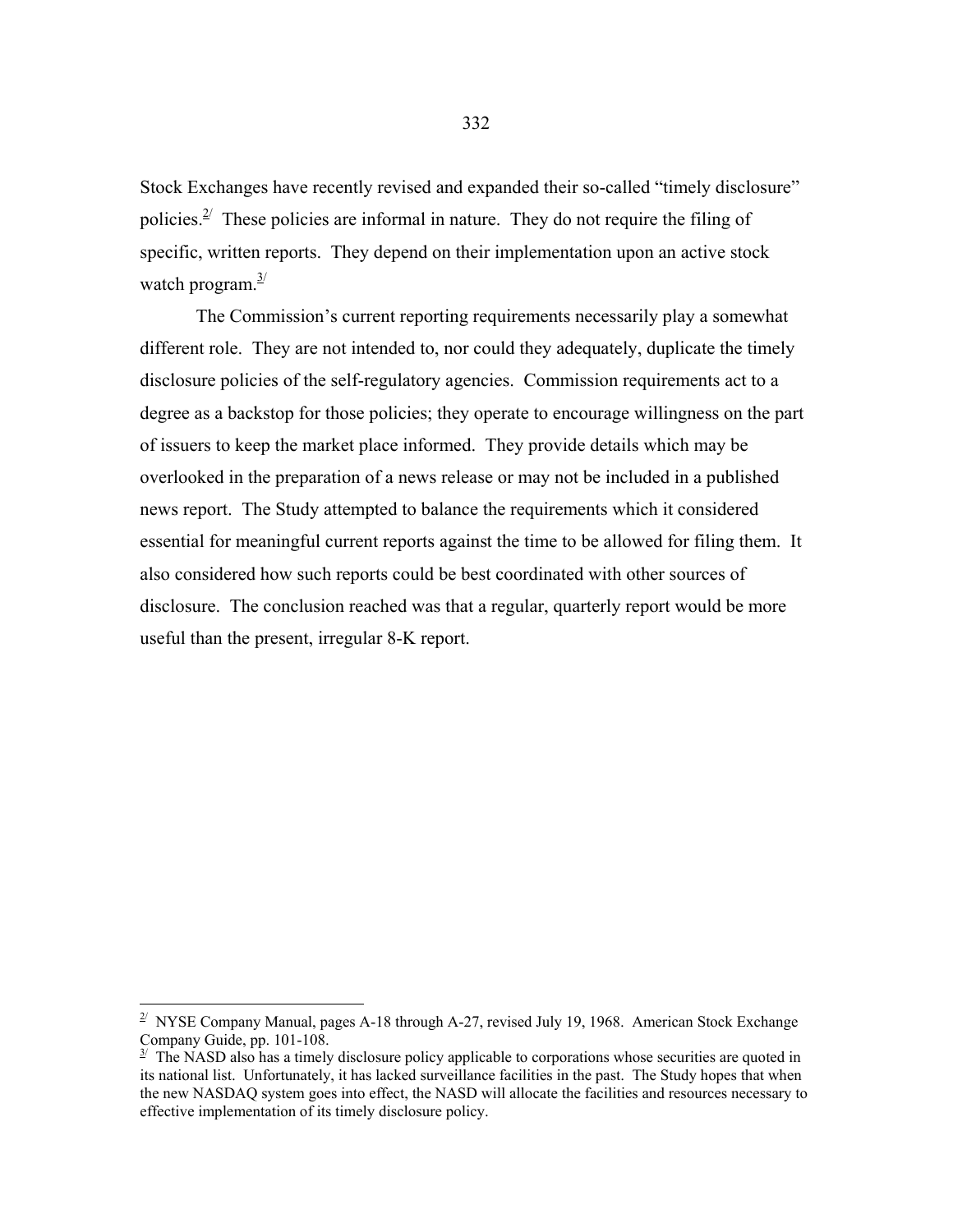Both the Commission's staff and interested investors would know when to expect a regular report whereas, at present, neither has any idea when a particular issuer will file its next 8-K report.

 One exception to the proposed filing of current information on a quarterly basis is recommended by the Study. That exception concerns the report of a significant acquisition or disposition of assets. The Study is of the opinion that such a report is of sufficient importance to investors to justify a requirement that it be filed within 10 days after execution of a written agreement relating to such acquisition or disposition.

## 2. Registration statements and reports should be designed to provide information of maximum utility to investors and their advisers

 Lengthy conferences were held with various groups to explore the value and utility of '34 Act reports. Representatives of securities firms, institutional investors and investment advisers who conferred with the Study agreed that Form 10-K, despite its present limitations, was by far the most useful of the '34 Act report forms. They advised that no general use was made by them of 8-K reports. Copies of such reports were looked at only on relatively rare occasions as, for example, when a firm was designated the managing underwriter of a public offering and deemed it appropriate to make a detailed study of the issuer. They commented on the fact that large numbers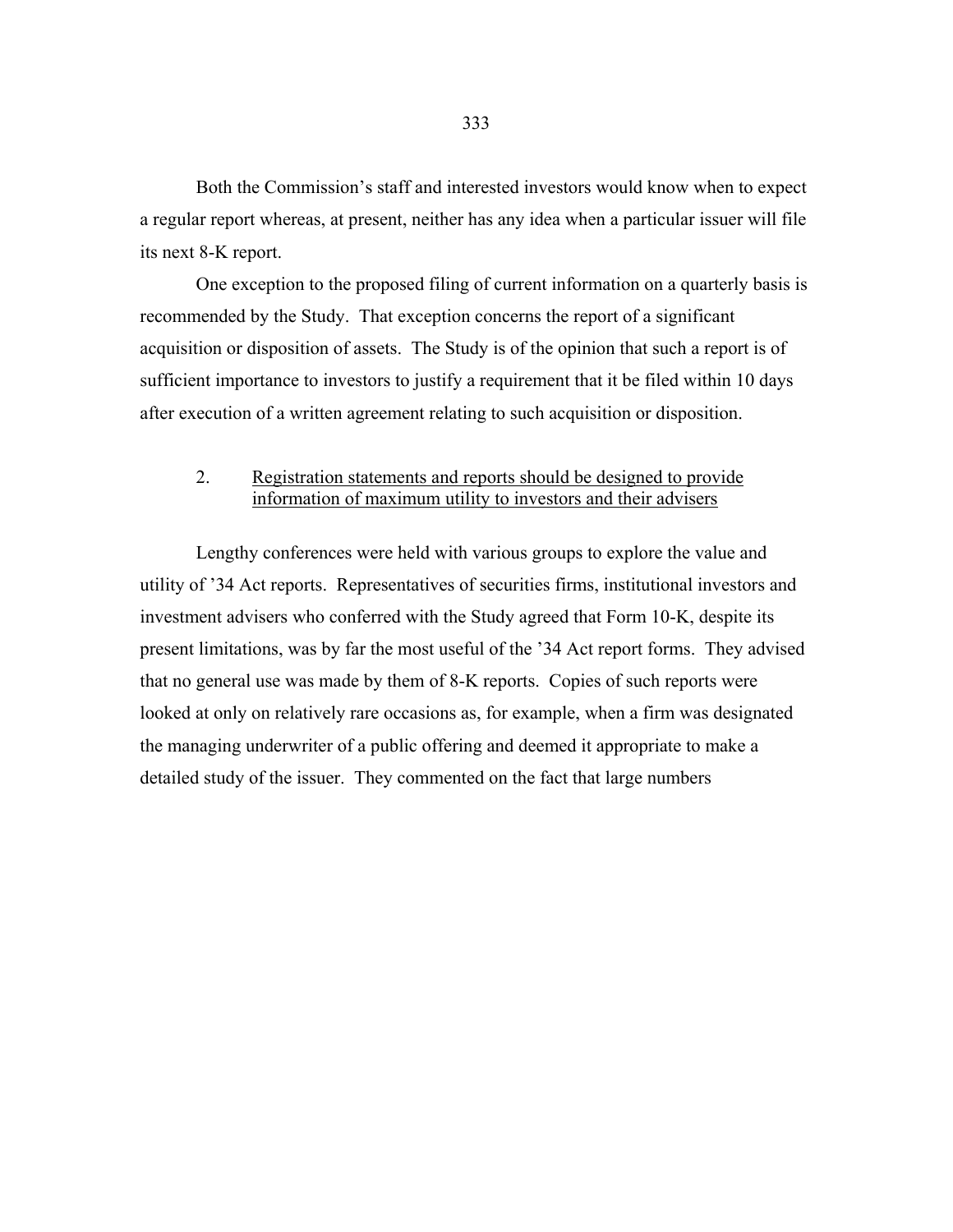of 8-K reports contain only one item of information, usually of little or no value in security analysis.

 The Study has attempted to make current reports more useful to investors and their advisers. One of the principal omissions in the pattern of '34 Act reporting mentioned by those with whom the Study conferred, including members of the accounting profession, was the absence of a quarterly summary of basic financial information prepared in accordance with reasonably specific standards. They Study recommends that this gap be filled (see pp. 357-8, infra.). In annual reports, the principal omission relates to disclosures concerning a registrant's business. The proposed revision of Form 10-K would remedy that defect. The Study questioned the utility of certain existing requirements. For example, it appears that detailed disclosures as to subsidiaries (required in Forms 10 and 10-K) could be simplified. Disclosure of management remuneration has been geared for over fourteen years to a \$30,000 per year figure; in the Study's judgment, that figure could now be raised to at least \$40,000.

In the interest of greater utility, Forms 10 and 10-K have been redesigned:

 (a) To group this information in the two forms consistently, each item being given the same numbered designation in both forms; and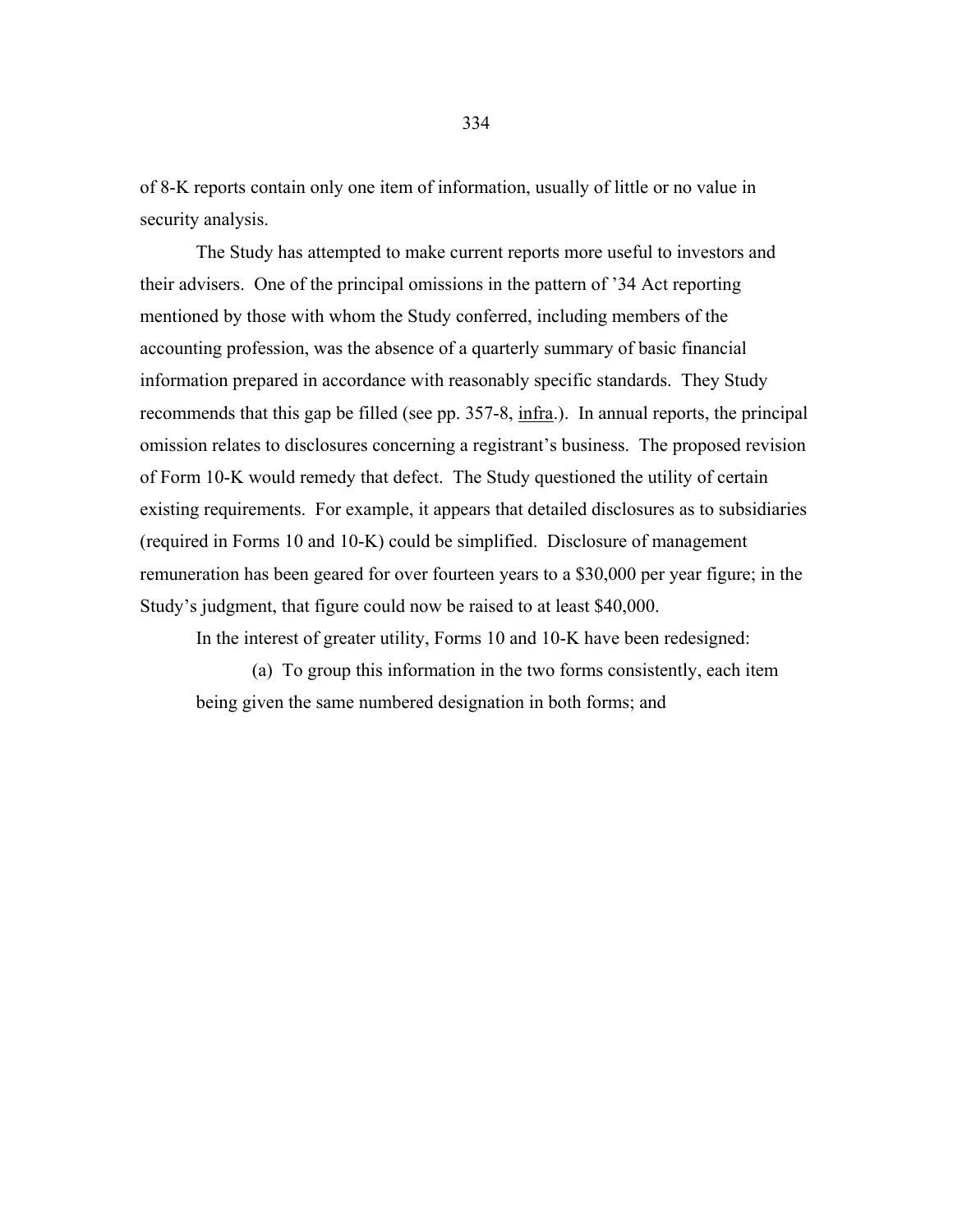(b) To arrange the various items of information in what generally appears to be the order of their importance.

#### 3. Disclosure documents should be coordinated to avoid repetition

 Coordination has long been an objective of the Commission in shaping its disclosure policies. Incorporation by reference of documents previously filed is widely permitted by the present forms. Information supplied in a proxy statement need not be repeated in a 10-K report. Other instances could be mentioned; for example, detailed information as to stock options granted to employees (as distinct from officers and directors) has been omitted from the proposed revised Form 10, in view of (1) the disclosures as to options required in the notes to the financial statement, (2) the required submission of any option plan as an exhibit to the form, and (3) the requirement that the dilutive effect of outstanding options be reflected in the summary of earnings.

4. The format of '34 Act reports and registration statements should be compatible with microfiche reproduction and procedures for electronic compilation, storage and retrieval of information concerning a registrant

This objective required attention to three items:

First, in order to permit microfiche reproduction, the pages of a report should be of standard 8 1/2" by 11" size, and large fold-out pages should not be used. Rule 12b-12(a) should be amended accordingly. Financial statements requiring more than a single page should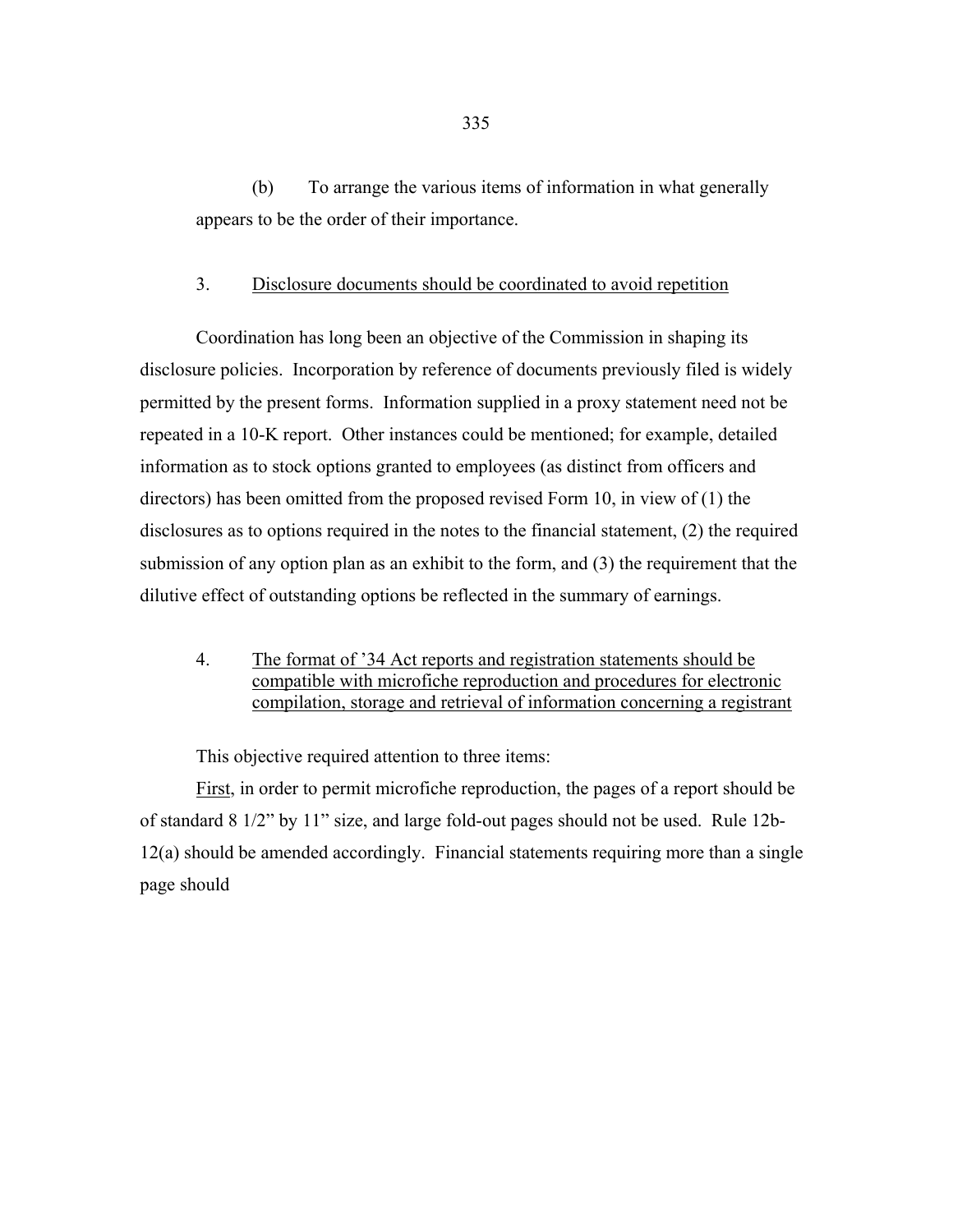be shown on opposing or successive pages.

1

Second, if incorporation by reference is to be compatible with microfiche reproduction, a copy of the document, or pages of the document, containing the data so incorporated, should be physically attached to the filing. Balancing the interests of users of microfiche copies of Commission reports against the interests of registrants, however, the Study would exempt from the requirement of physical attachment all material incorporated by reference as an exhibit to a registration statement or report, such as bylaws, indentures, and material contracts. $4/$ 

<span id="page-12-0"></span> $4<sup>4</sup>$  It is not practicable at present to photograph and disseminate bulky exhibits through the Commission's microfiche system. Certain basic documents such as charters, by-laws, indentures and material contracts will therefore not be readily available to interested persons on microfiche. The task of locating such documents at the present time can be very difficult. For example, although a company's by-laws were filed originally as an exhibit to a registration statement on Form 10, changes in those by-laws might be included in any number of annual or current reports.

In order to provide ready access to important documents, the Study strongly recommends expansion of the basic documents program on which a beginning has been made by the Office of Records and Services. Under that program, established to implement the records disposal policies reflected in Rule 24(b) of the Commission's Rules of Practice, separate files designed "X Company SEC Basic Document File" are being erected for the retention of all documents designated in writing by the company as being basic (such as articles of incorporation, by-laws and long term contracts). This program should be expanded to provide (1) for Commission designation of the categories of documents to be included in the basic document file and (2) for the regular inclusion of all materials updating such documents. As an interim measure, the first 10-K filed by each company under the revised reporting requirements should identify the location in the Commission's files of each of its designated basic documents.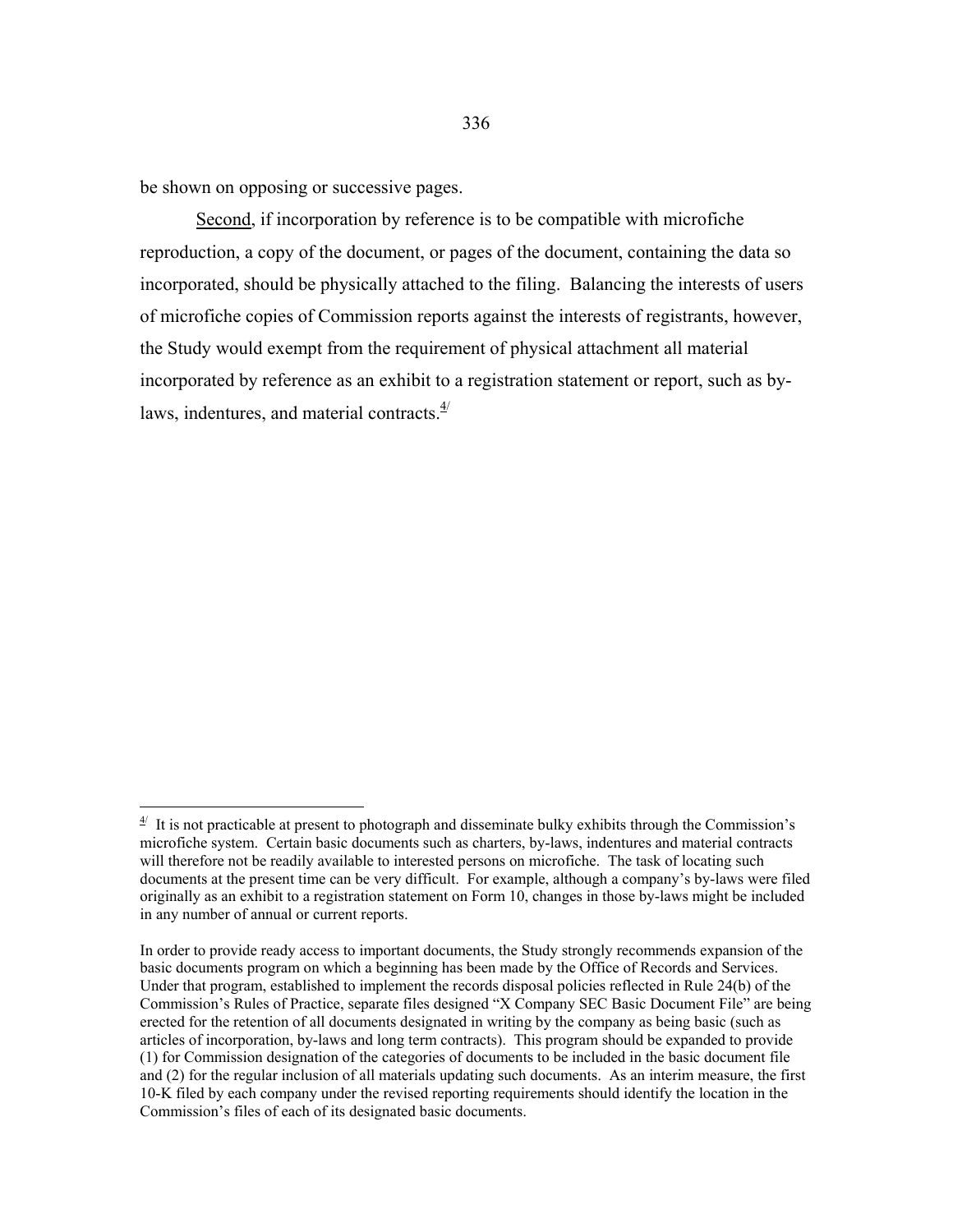Third, if the Commission is to make full use of its EDP facilities in crossreferencing related files, checking noncompliance situations, developing better indices, and producing compilations of statistical and economic data, a so-called "summary sheet" prepared by the registrant should accompany each filing. Appropriate forms for this purpose have been published for consent.

# C. Categories of information reviewed from the standpoint of the frequency of reporting

## 1. The '34 Act Form Chart (Appendix X-1): an aid in reviewing the Study's recommendations

 To assist in reviewing the Study's recommendations and to facilitate comparison of the forms and their proposed requirements, a chart has been prepared which will be found in Appendix X-1. The chart lists major categories of information and describes the extent to which such information is proposed to be required in Forms 10, 10-K and 10-Q (the proposed quarterly report form).

## 2. Business

 A description of the registrant's business and of the development of that business in the recent past should be (and now is) required on initial registration. There is presently no provision, however, for a description of important aspects of the registrant's business in the annual updating process. This should be changed. It is a close question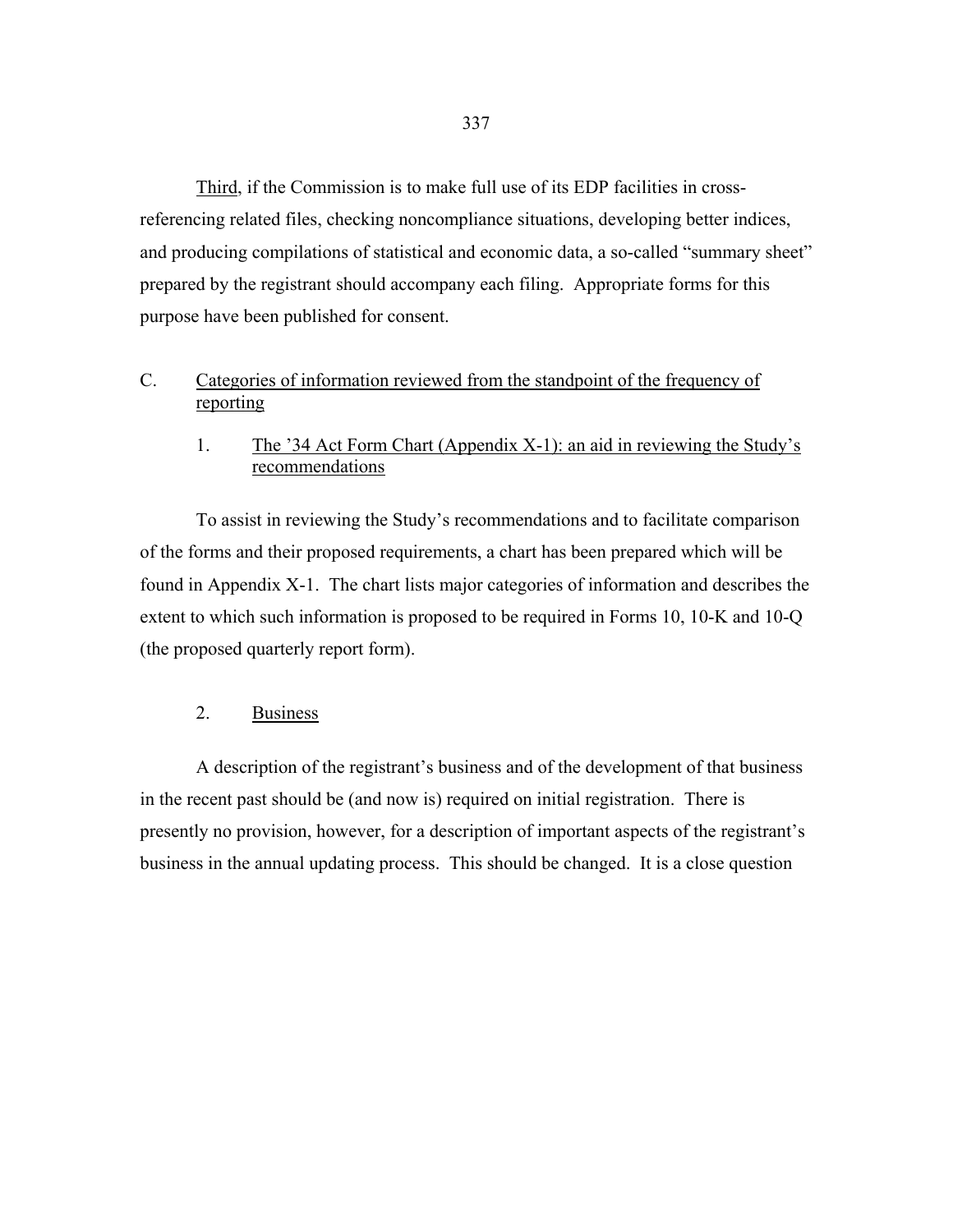whether any material change in a registrant's business should be required to be described in current reports. The Study reached the conclusion that only specified, highly significant changes (such as a material acquisition or disposition of assets) should be required to be reported on Form 10-Q.

 For many of today's corporate enterprises, the key to an understanding of the business and an appraisal of its future prospects is breakdown of revenues and, to the extent feasible, of profits by separate lines of business. All those engaged in security analysis to whom the Study spoke referred to this data as of crucial importance. Last fall, the Commission proposed to add the requirement of such a breakdown to Form  $10.<sup>5/</sup>$ That proposal remains under active consideration. When the Commission determines the final formulation of the requirement, it should also be added to Form 10-K.

3. Earnings

 $\overline{a}$ 

 No single aspect of a registrant's business is of more interest to investors than its earnings. A five year summary of consolidated

<span id="page-14-0"></span> $5^{\circ}$  Securities Act Release No. 4922 and Securities Exchange Act Release No. 8397 (September 4, 1968); revision of proposal published for additional comment, Securities Act Release No. 4949 and Securities Exchange Act Release no. 8530 (February 18, 1969).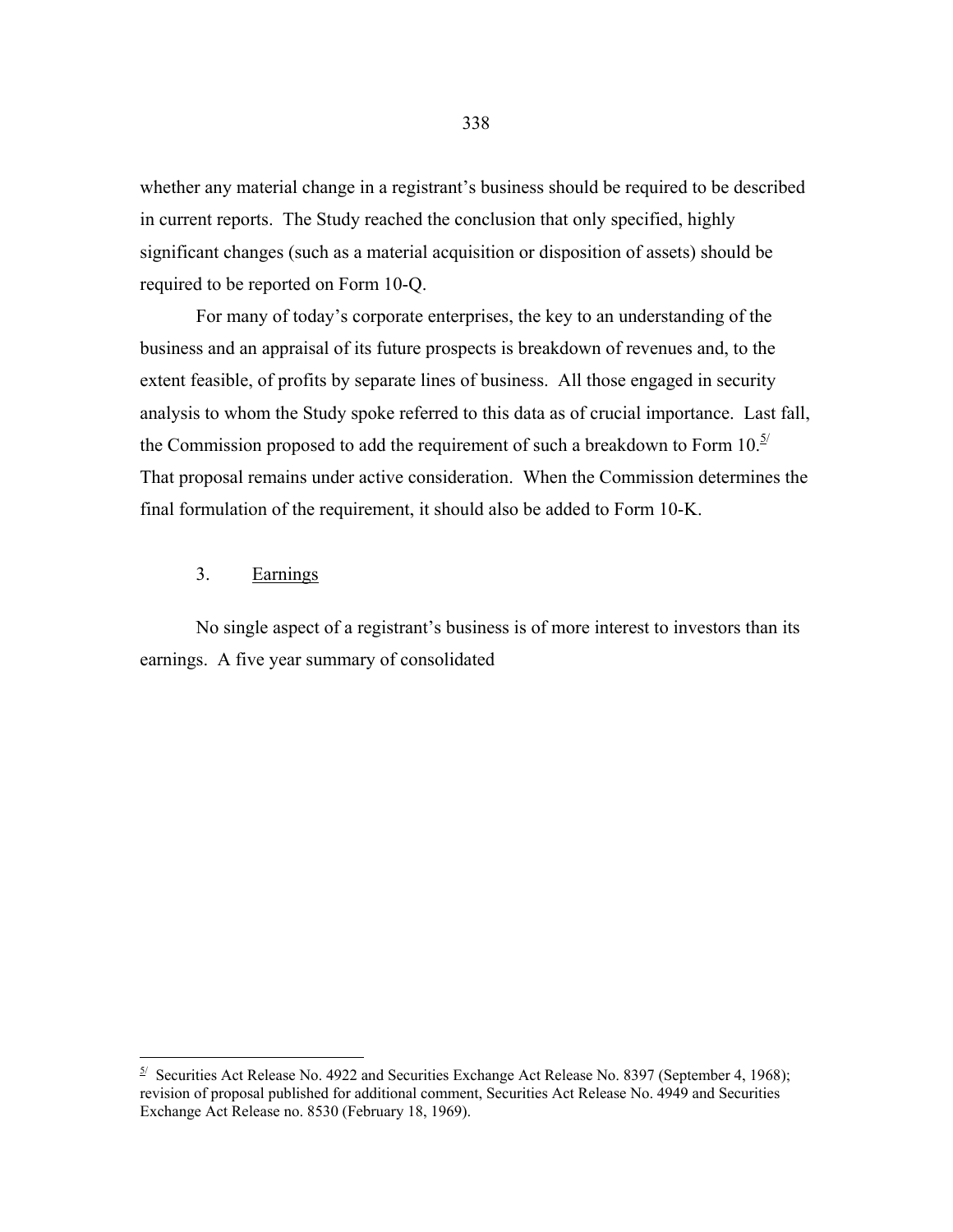earnings should, in the Study's judgment, be required on initial registration as in a '33 Act registration statement. A running 5-year summary should also be provided annually. Condensed, unaudited earnings data should be supplied for each of the first three quarters of the fiscal year. In light of the estimates which must be made in preparing interim earnings statements, they should not be subject to liability under Section 18 of the '34 Act.

## 4. Capital structure

 No separate capitalization table is needed either in the initial registration statement or in the annual updating report. The required financial statements provide the necessary capitalization information. A short statement of capitalization and shareholders' equity in quarterly reports, however, will permit a more adequate analysis of a registrant's financial position than is possible today. There appears to be no reason why information as to a company's indebtedness, of obvious significance to investors, should be made available only once a year -- sometimes following the application of certain cosmetic procedures. Moreover, significant changes in the amount of outstanding securities of any class should be highlighted in quarterly reports, with a brief description of the transactions involved.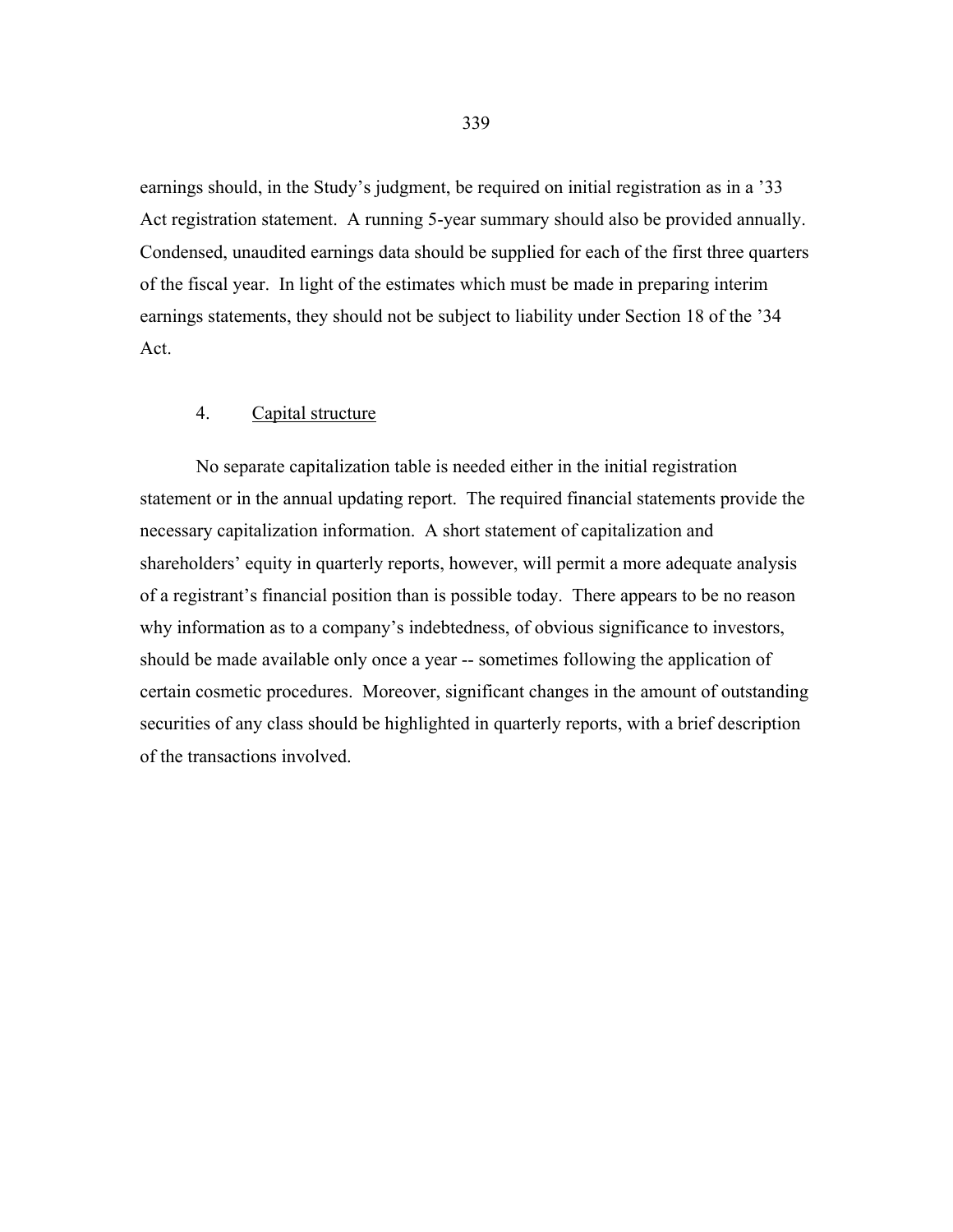### 5. Property

 A brief description of property should accompany an initial filing. Of particular importance is the disclosure of data essential to an analysis of the resources of a company engaged in an extractive industry. This, of course, includes information relative to reserves.

 A similar brief description should be provided on an annual basis, including such data as is practicable concerning the resources of extractive industries. There are, however, a number of problems connected with obtaining annual information on extractive reserves, despite its importance to an evaluation of reported annual earnings. The Study recommends that this issue be further explored with the assistance of the Commission's engineers and qualified consultants from industry. It may be found practicable to obtain this data on a periodic basis (for example, every three or five years, unless the registrant has filed a registration statement on Form S-1 in the interim) without imposing a burden out of line with the interests of investors. It may also be practicable in the 10-K report to ask for reserve data on any material new ore body, or oil or gas field, brought into production during the preceding fiscal year. These matters were not capable of resolution by the Study prior to the submission of this report.

 On a current basis, information should be required as to the acquisition or disposition of material amounts of assets.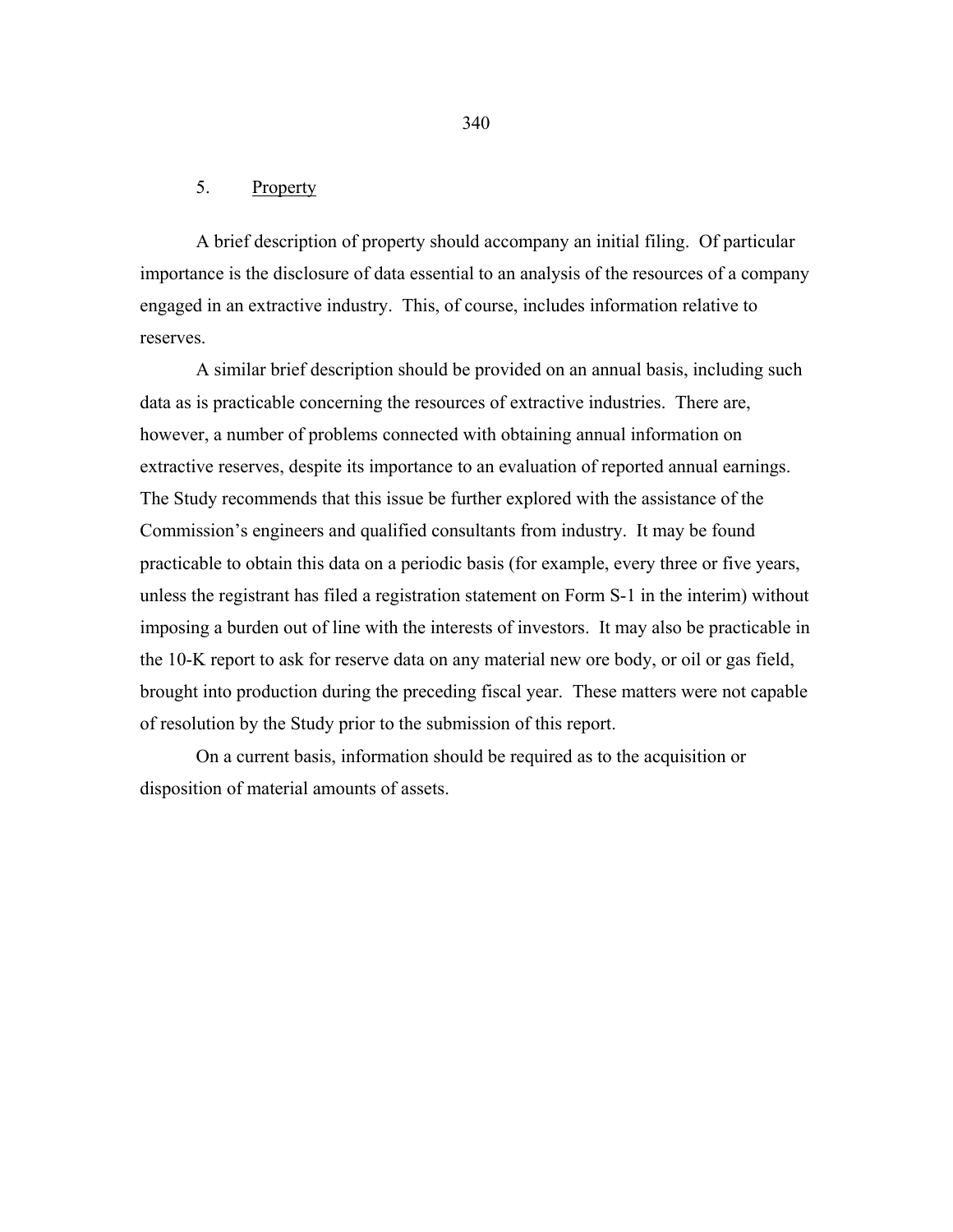#### 6. Management and control

 Information as to directors and officers, their remuneration, their interests in transactions with the registrant, arrangements for their indemnification, and the names of principal holders of securities, should be given on initial registration. Most of this information is provided annually in the proxy statement; it need not be repeated in Form 10-K. Pertinent information should be requested on a more frequent basis as to any new directors or officers, together with data on the interest of any director, officer, or 10% shareholder in any material acquisition or disposition of assets.

 Parents and subsidiaries of a registrant should be shown on an initial filing and in the annual updating. Information as to changes in control and as to any contracts or arrangements known to the registrant which may result in a change in control should be reported on a current basis.

## 7. Description of outstanding securities

 Securities registered will be described in the initial filing. Repetition of such description does not appear essential on an annual basis but a reference to where such description may be found might be helpful. Any modification of the rights of holders of outstanding securities should be described in a quarterly report which would include as exhibits, copies of the instruments which accomplished such modification or which authorized any new class of securities.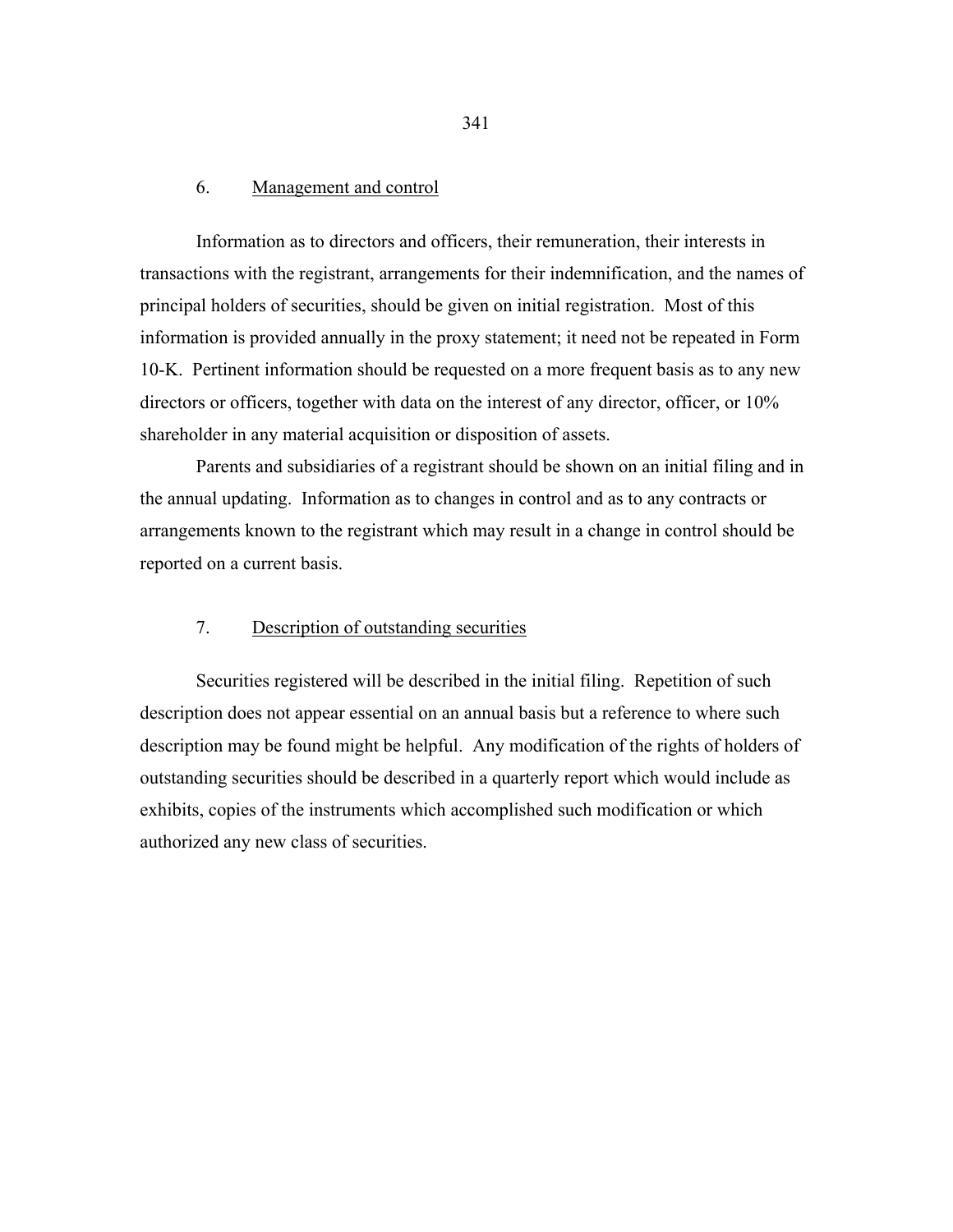#### 8. Statement of financial position and other financial information

 Balance sheets and the schedules required by Regulation S-X should be required both on initial registration and annually. On a current basis, financial statements of an acquired business which meets an appropriate size test should be required, as is the case today. A statement of the source and application of funds should be provided in the initial registration statement and in the annual report.

### 9. The market for the registrant's securities

On the initial Section  $12(g)$  registration only, a company should be required to furnish information as to the trading market for its securities, together with representative share price information for a reasonable period.

## 10. Material legal proceedings

 Material legal proceedings should be described in the initial registration statement and the status of pending proceedings should be disclosed annually. Any new proceedings, material interim orders or actions in pending proceedings, and termination of proceedings previously disclosed, should be reported currently.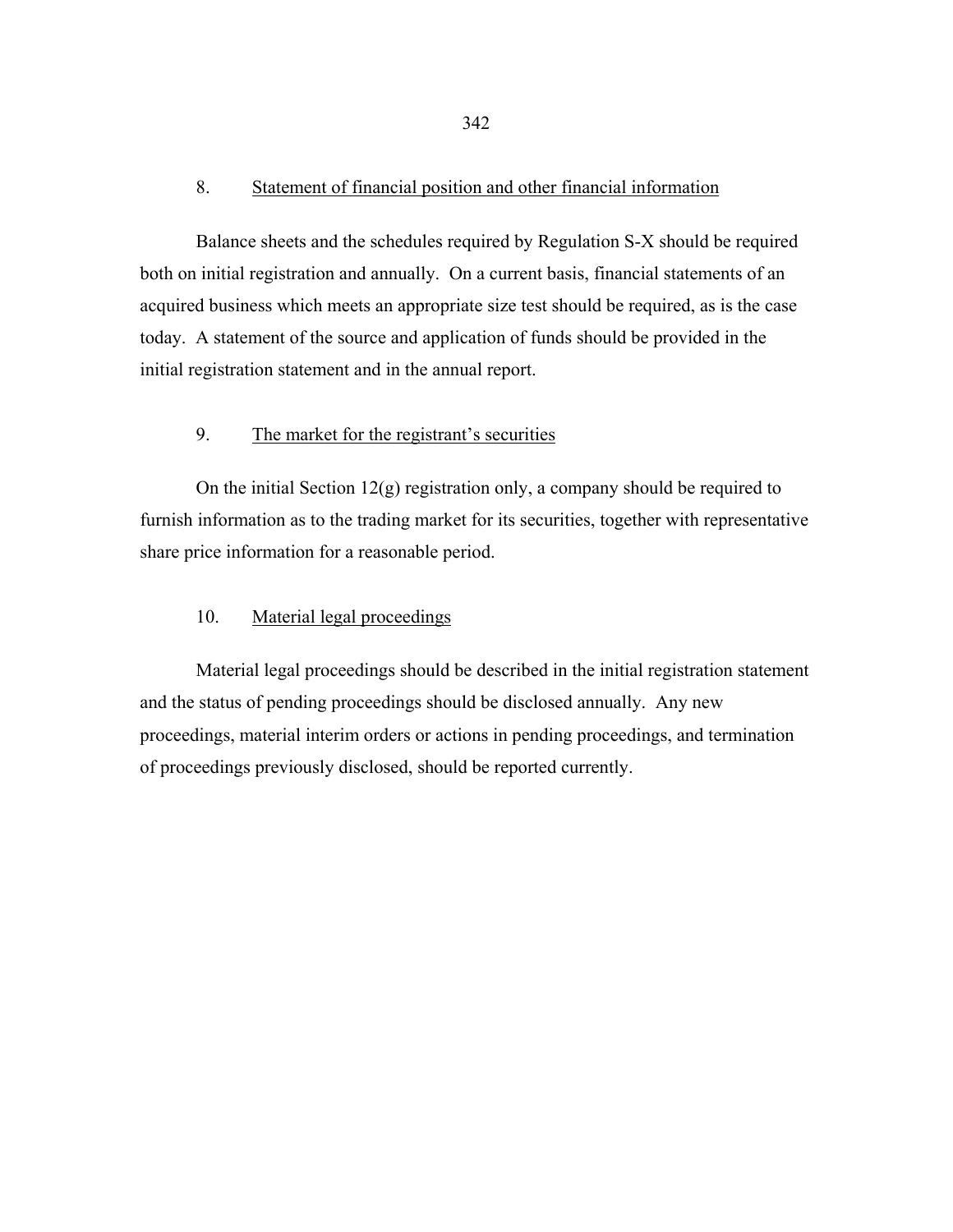## 11. Significant corporate documents

 Important corporate documents should be filed as exhibits to the initial registration, as they are now. Changes would be supplied annually, except that certain designated documents relevant to items specified for quarterly reporting, such as material amendments to the registrant's charter or bylaws, would be supplied as exhibits to the appropriate quarterly reports. $\frac{6}{ }$ 

# D. Form 10 -- the initial public reservoir of data concerning a company (Appendix  $X-2)$

 Form 10 is the foundation of disclosure under the Exchange Act for registrants which have not previously filed a '33 Act registration statement. It is the filing through which information about the operations and finances of companies which have become sufficiently widely held to meet the minimum standards of Section 12(g) is first made publicly available. Although not required to be circulated directly to investors, it is expected that as a result of faster and more economical methods of dissemination, Form 10 will achieve increased significance in the disclosure system of the federal securities laws.

<span id="page-19-0"></span> $\frac{6}{x}$  These documents would then be incorporated in the issuer's basic document file described in note 4 on page 336.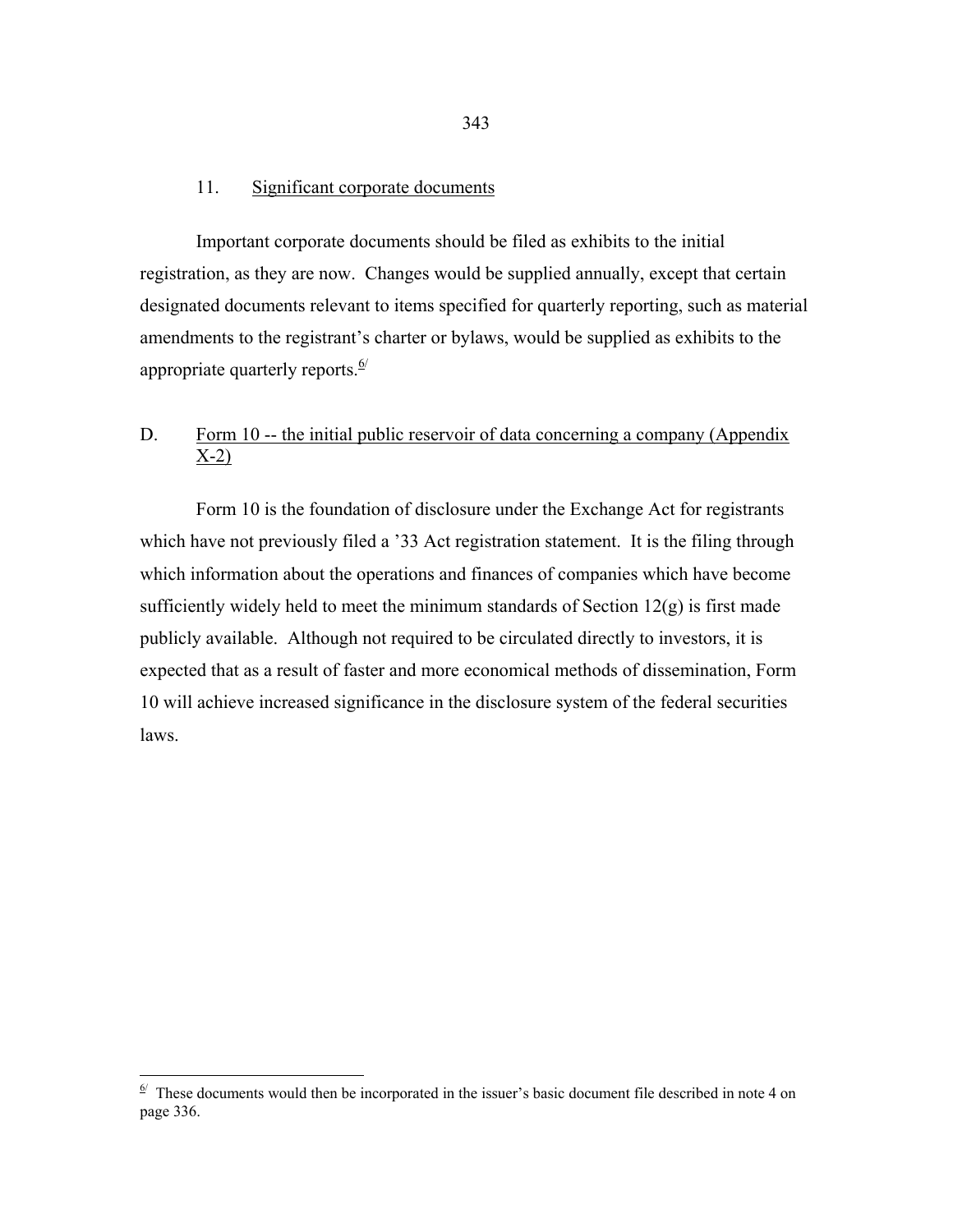#### 1. Recommended changes in format

 The proposed revision of Form 10 set forth in Appendix X-2 would rearrange the items of the form in their order of importance. Two of the present items would be combined with other items so that the revised Form 10-K can follow a similar numbering pattern. These items (neither of which is required annually) are: (1) organization, which would be included under "Business" and (2) transactions with promoters where the registration statement is filed within five years of initial organization, which would be included under "Management."

## 2. Recommended changes in content

#### (a) Sales and income by lines of business

 As mentioned previously, this highly significant addition is presently under consideration by the Commission.

### (b) Other business information

 In order to aid the registrant in describing its business, certain specific items (which reappear in the revised Form 10-K) have been added to the instructions. These are:

 (i) The dollar amount of backlog of firm orders as of a recent date, and as of a comparable date in the preceding fiscal year, together with an indication of the proportion thereof not reasonably expected to be filled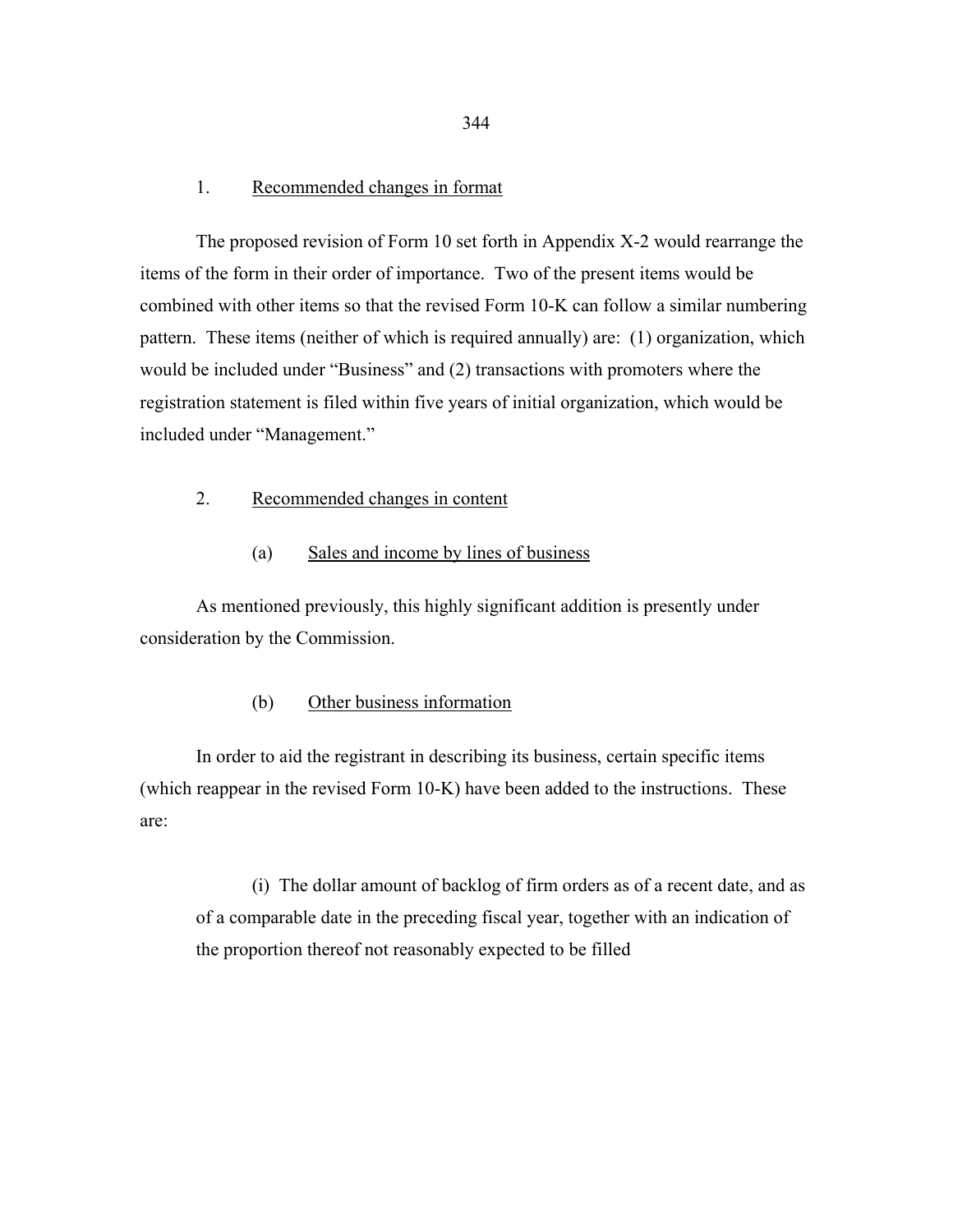within the current fiscal year, and any seasonal or other significant aspects of the backlog.

 (ii) The sources and availability of raw material essential to the business.

 (iii) The importance and effect of all material patents, licenses, franchises and concessions held.

 (iv) Any material research activities relating to the development of new products or services or the importance of existing products or services. If research activities are described, an estimate is requested of the dollar amount spent during each of the last two fiscal years on such research which was company-sponsored and on that which was customer-sponsored and an indication of the approximate number of professional employees engaged full time in each such category of activity during each such fiscal year.  $\frac{7}{2}$ 

(v) The number of persons employed by the enterprise.

 $\overline{a}$ 

<span id="page-21-0"></span> $\mathbb{Z}$  The importance of specific information as to research activities was stressed by all who conferred with the Study. Some companies provide generalized information on so-called research activities which may include expenditures on such aspects of business as quality control. Others give glowing descriptions without figures, or fail adequately to compare the scope of research activities with prior years. The results can be misleading. The American Institute of Certified Public Accountant has, as one of its current projects, the development of a definition of research and development. This work is not yet complete. The language of the requirement drafted by the Study is designed to provide a reasonable degree of certainty without being overly restrictive.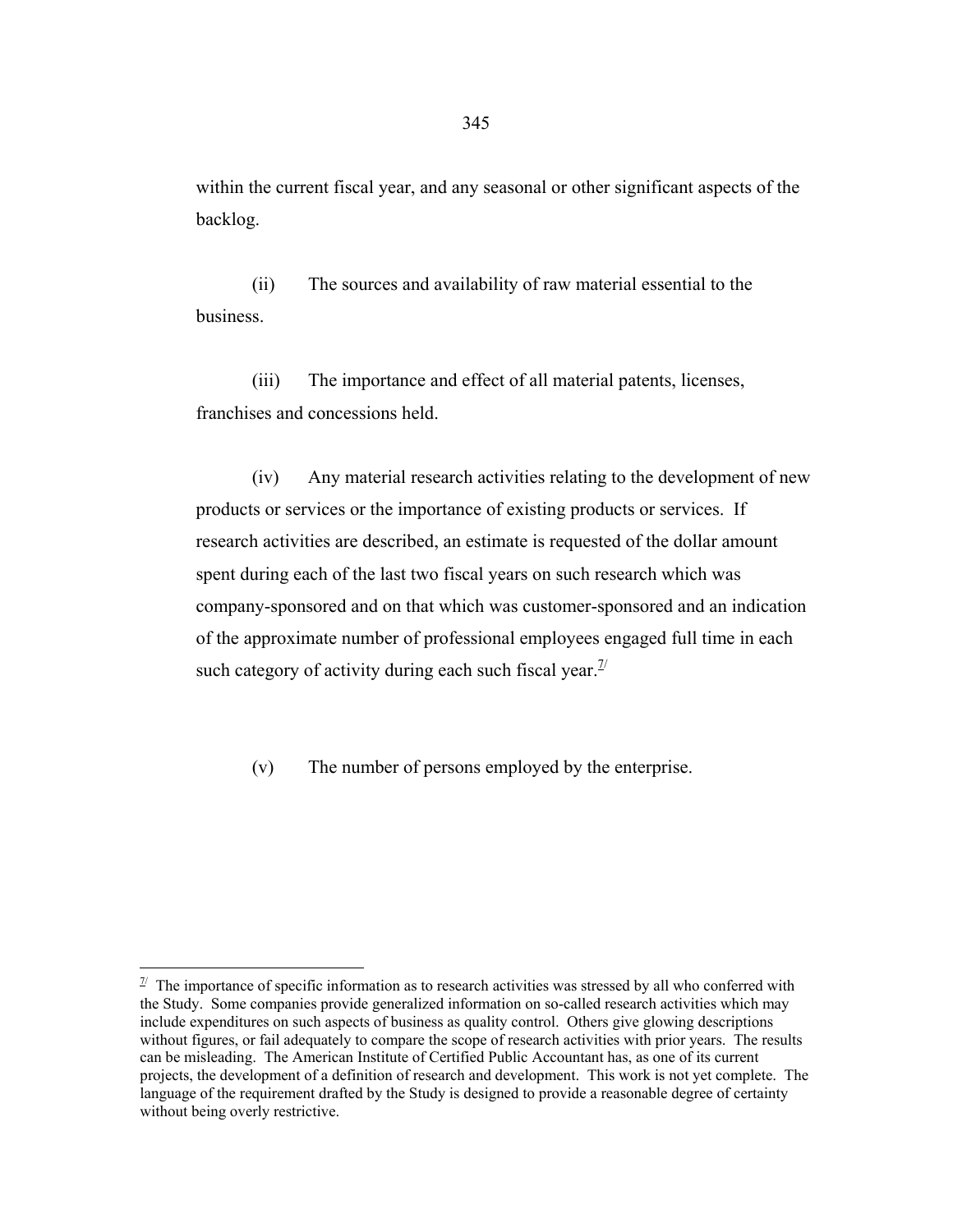## (c) Summary of earnings

 A 5-year summary of earnings, similar to the summary usually contained in a '33 Act registration statement, has been substituted for the three year profit and loss statement presently required.

## (d) Source and application of funds statement

 This recommendation parallels a similar suggestion for the prospectus, and is made for the same reason. (See Chapter III at pp. 90-91).

## (e) The market for the registrant's securities

 Information as to share price levels and movements is highly relevant to an appraisal of the registrant's securities for investment purposes. It is required in the prospectus and should be included in Form 10.

## (f) Financial schedules

 It is clear to the Study that certain of the schedules required by Regulation S-X to be included in Form  $10^{7a/2}$  $10^{7a/2}$  $10^{7a/2}$  are in need of careful re-evaluation. The Study was not equipped to conduct such re-evaluation, however, and is in a position to submit only a few suggested areas for possible change. Many advances in financial reporting have occurred since the requirements for the schedules were first developed, and a

 $\overline{a}$ 

<span id="page-22-0"></span> $\frac{7a}{2}$  The same schedules are required for Form 10-K.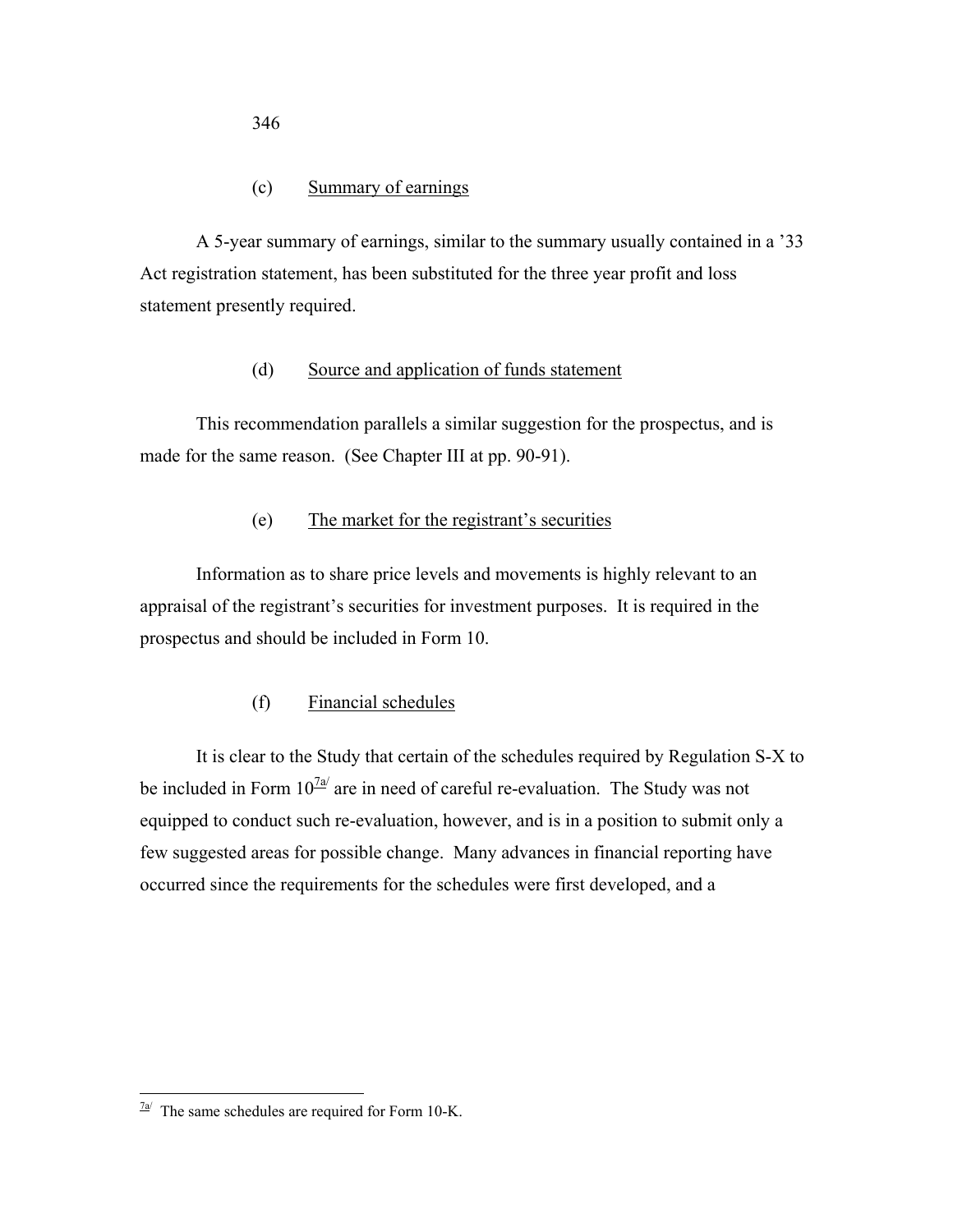review of the schedules in light of these advances would be productive.

 There is enormous variation of opinion as to the value of a number of the schedules in investment analysis. Generally speaking, financial analysts believe the schedules contain essential information. Many accountants question this judgment. A committee of the AICPA has submitted to the Commission a series of recommendations for revision of Regulation S-X, including the requirements as to schedules. It would be desirable, in the opinion of the Study, for the Commission to convene a series of meetings between members of its staff and representatives of the AICPA, the Financial Analysts Federation, and the Financial Executives Institute to accomplish a revision and simplification of the schedules.

 At the request of the Study, a special committee of the AICPA conducted an informal survey regarding the time necessary for the preparation of the schedules, and in particular Schedule XVI (Supplementary Profit and Loss Information). The variation between individual registrants and accounting firms was so large that no very helpful conclusions could be driven from this survey. However, it was apparent that in a large number of instances Schedule XVI consumed more hours in preparation than any other schedule. For this reason, pending possible simplification of that schedule, the Study recommends that registrants be permitted the option of filing Schedule XVI separate from the rest of the 10-K report and with a later due date. See pp. 352-3, infra.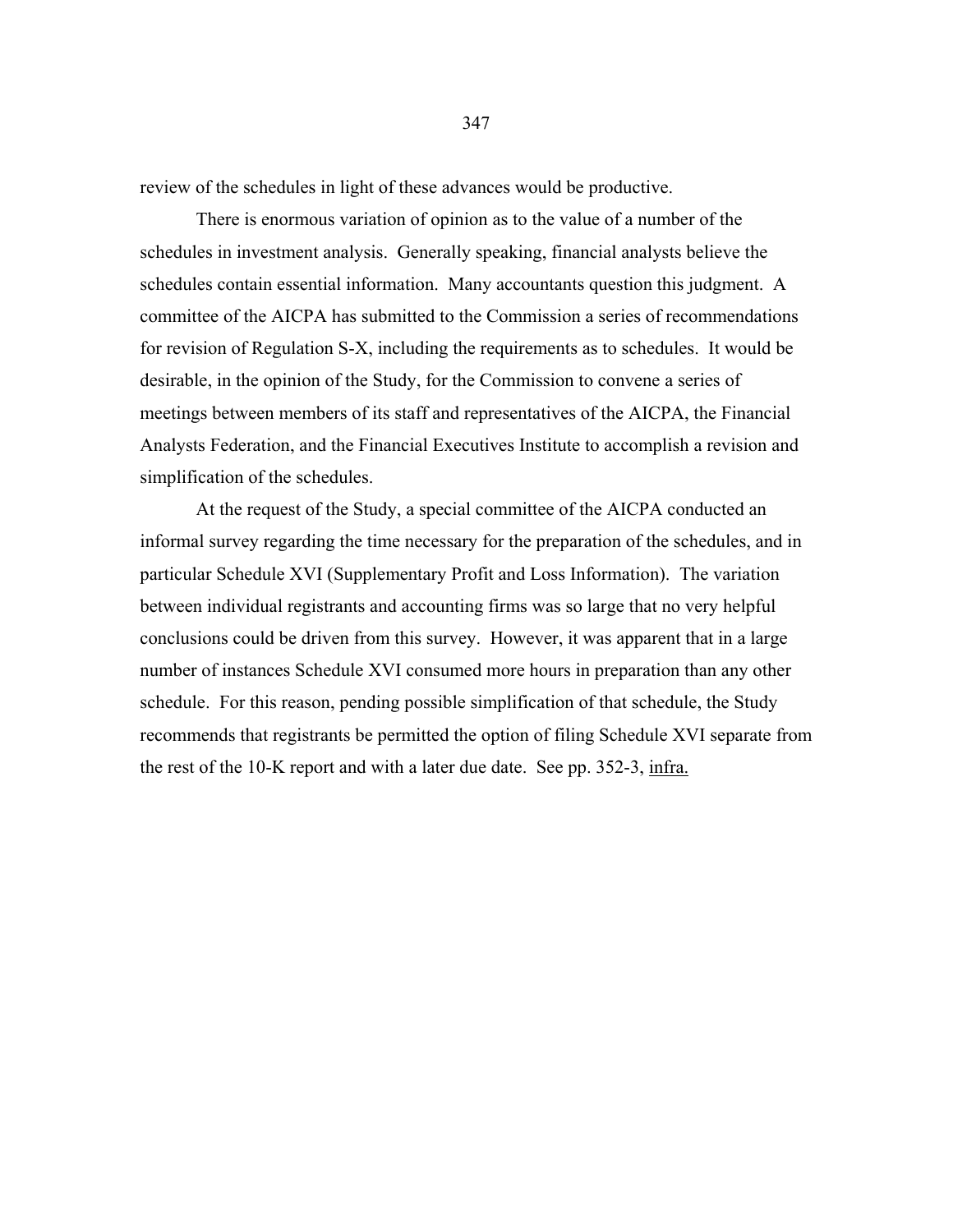A number of accountants (through a special committee of the AICPA), the Committee on Corporate Reporting of the Financial Executives Institute, and individual financial analysts discussed with the Study their views as to certain of the schedules, or provided the Study with informal written opinions. The Study submits the following brief comments for further consideration in connection with the program, recommended above, for revision of the schedules:

 (1) In general, consideration should be given to the extent to which certain information required by several of the schedules could be simplified in light of the proposed requirement of a statement of the source and application of funds.

 (2) The \$20,000 limitation relating to Schedule II might well be raised, and consideration given to whether information as to the due date, interest rate, collateral (if any) and terms of payment of reported loans would be pertinent.

 (3) Consideration might be given to the inclusion of 50% owned persons in Schedule III.

 (4) Schedule VI should be reviewed in light of the information required to be provided in financial statements by APB Opinion No. 12. Consideration should be given to the question whether depreciation methods and rates should be shown. It is questionable whether the detail as to the accounts to which additions to reserves are charged is essential.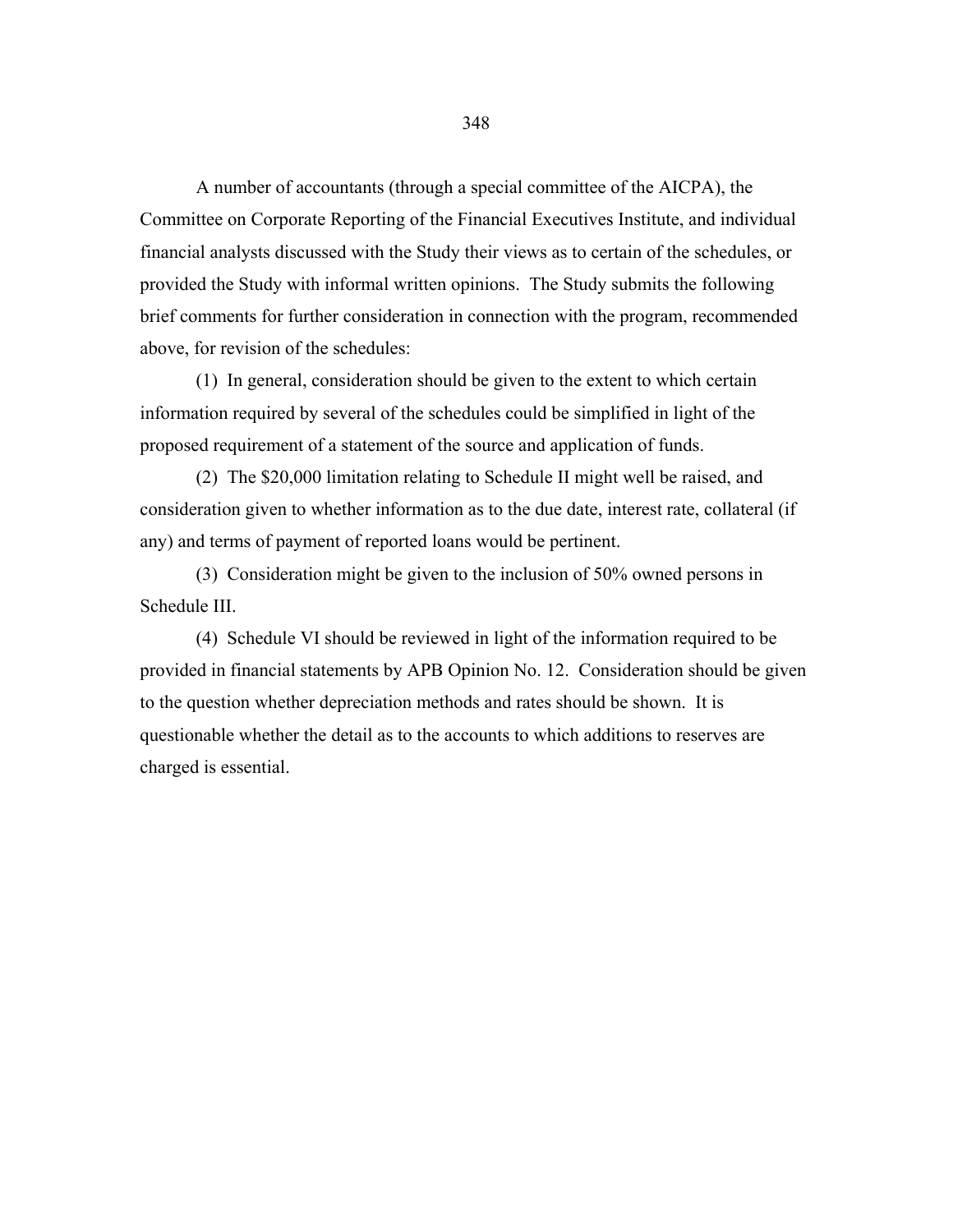(5) A question is raised as to the need for detail on the accounts to which additions to reserves are charged in Schedule XII.

 (6) The essential data required by Schedule XIV should be in a note to the financial statements rather than in a separate schedule.

 (7) With regard to Schedule XVI the need for all of the detail under Columns B and C is questioned. The need for information on maintenance and repairs, in light of the practical aspects of gathering the necessary data, is questioned; in any event, a materiality test, expressed in terms of a percentage of total expenses, would seem appropriate. A materiality test should also be developed for management and service contract fees and for taxes other than income taxes. On the other hand, the Study believes that careful consideration should be given to two items not referred to in Schedule XVI which can be highly significant in the analysis of profit and loss information in certain cases. In some industries (toiletries, liquor, packaged goods, etc.), it is extremely difficult to determine the quality of reported earnings without information as to expenditures for advertising. Such expenditures may vary substantially from period to period and may constitute a major portion of total expenses. Subject to an appropriate materiality test which would limit the requirement to industries such as those mentioned above, advertising expense should be shown. Research and development expense is of similar significance in certain industries. Subject to a determination of those particular expenditures which should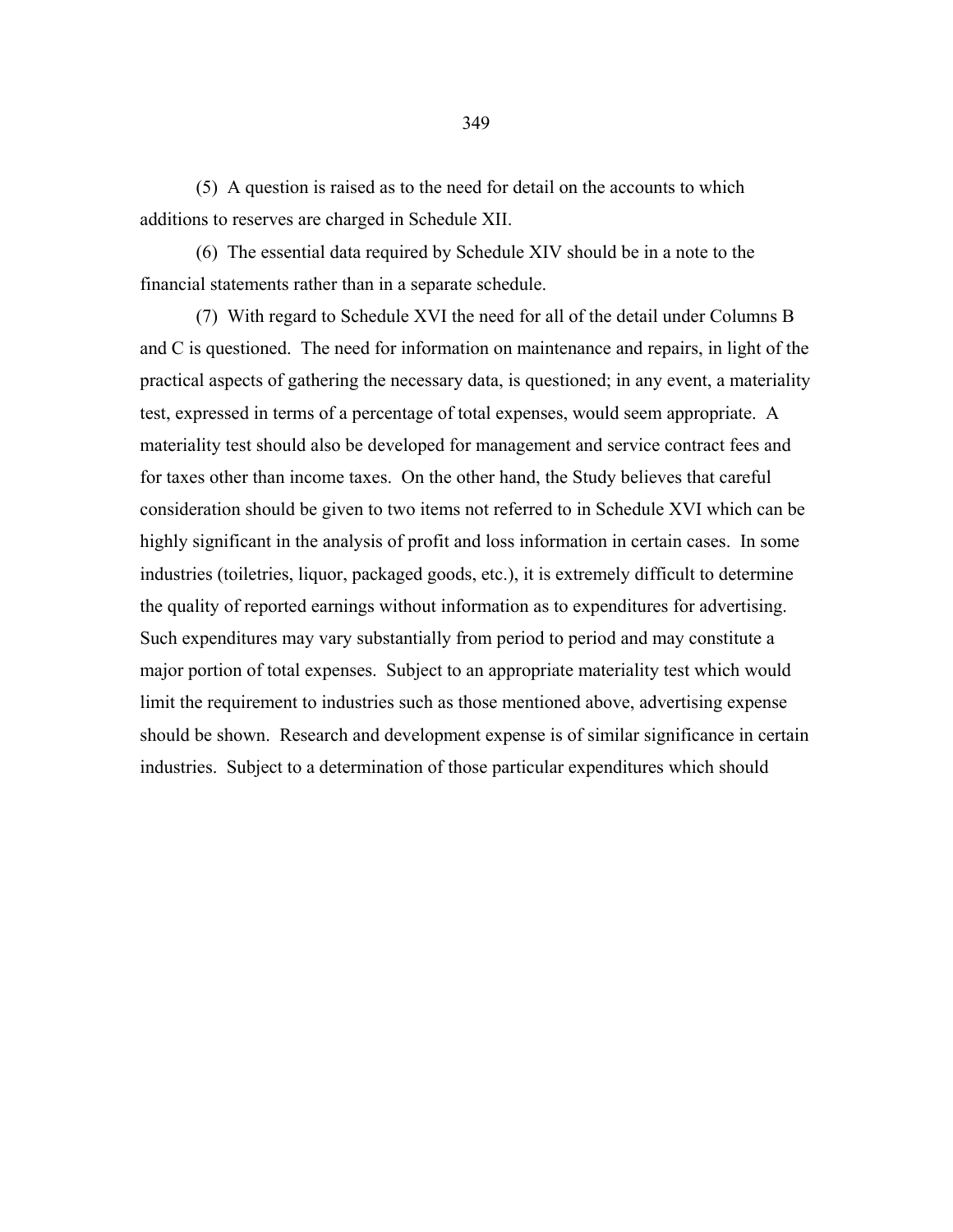be included under "research and development," a project on which a committee of the AICPA is presently working, and subject also to an appropriate materiality test, this data would be important. Finally, it should be made clear that if any portion of the data required in the schedule is furnished in any other schedule or in the financial statements and notes, that portion may be omitted in preparing Schedule XVI.

#### (g) Summary of miscellaneous changes

 The Study's other recommended changes of any significance in the content of Form 10 can be summarized as follows: Property -- The expiration dates of material leases should be disclosed. Pertinent information needed by investors concerning extractive industries should be specified more clearly; the Study has worked with the Commission's engineers in developing new instructions for this purpose; Control -- The existence of pledges of securities or similar arrangements affecting control of the issuer should be disclosed. The names of consolidated or totally held subsidiaries could be omitted in certain situations; Principal holders of equity securities -- Information comparable to that required by Form S-1 should be provided as to the aggregate holdings of officers and directors as a group; Officers and directors -- Additional information bearing upon the experience and background of directors and executive officers should be required, consistent with the similar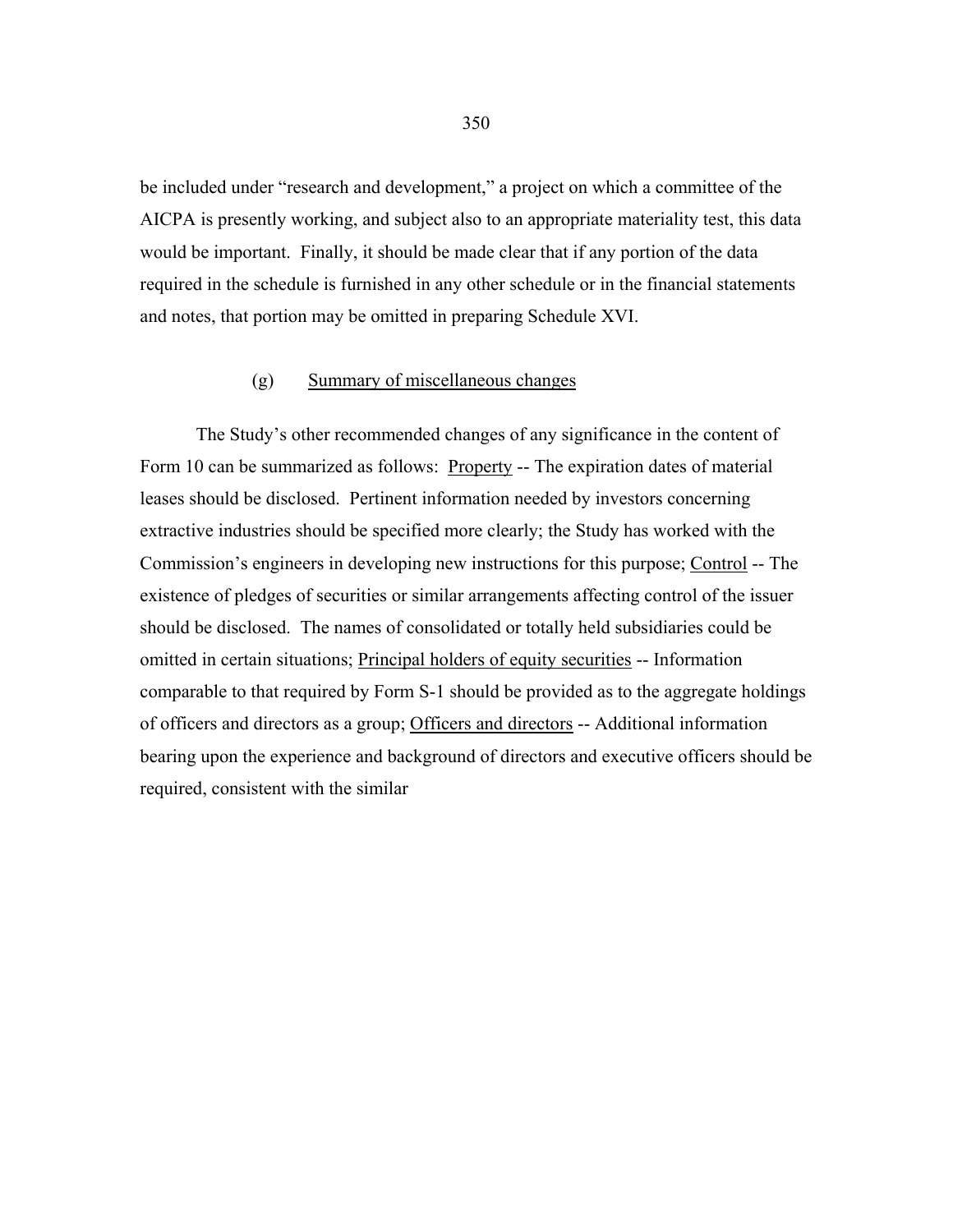change proposed for the prospectus. See Chapter III at pp. 93-95. The term "executive officer" should be redefined to include only those vice presidents who have charge of a principal business function, such as sales, administration, or finance; Options -- A simplified method of disclosing options held by management, consistent with the proxy rules, would be appropriate; Transactions with management -- This item would be revised to conform to the proxy rules.

# E. Form 10-K -- An annual updating of information concerning a company (Appendix X-3)

 Form 10-K has not fulfilled its proper role in the pattern of disclosure. Other sources of information are now more timely and in many respects more informative. The Study recommends that the usefulness of Form 10-K be increased primarily by requiring it to update significant business information and to be filed at an earlier date. As more fully discussed in Chapter XI, the problem of the misleading annual report to shareholders will, it is believed, be lessened by improvement in Form 10-K.

#### 1. Recommended change in filing date

 The Study conferred with groups of securities analysts, accountants, corporate officials, and representatives of the major stock exchanges concerning the timing of the filing of the 10-K. As a result of these conferences, it appears that the 10-K could be filed earlier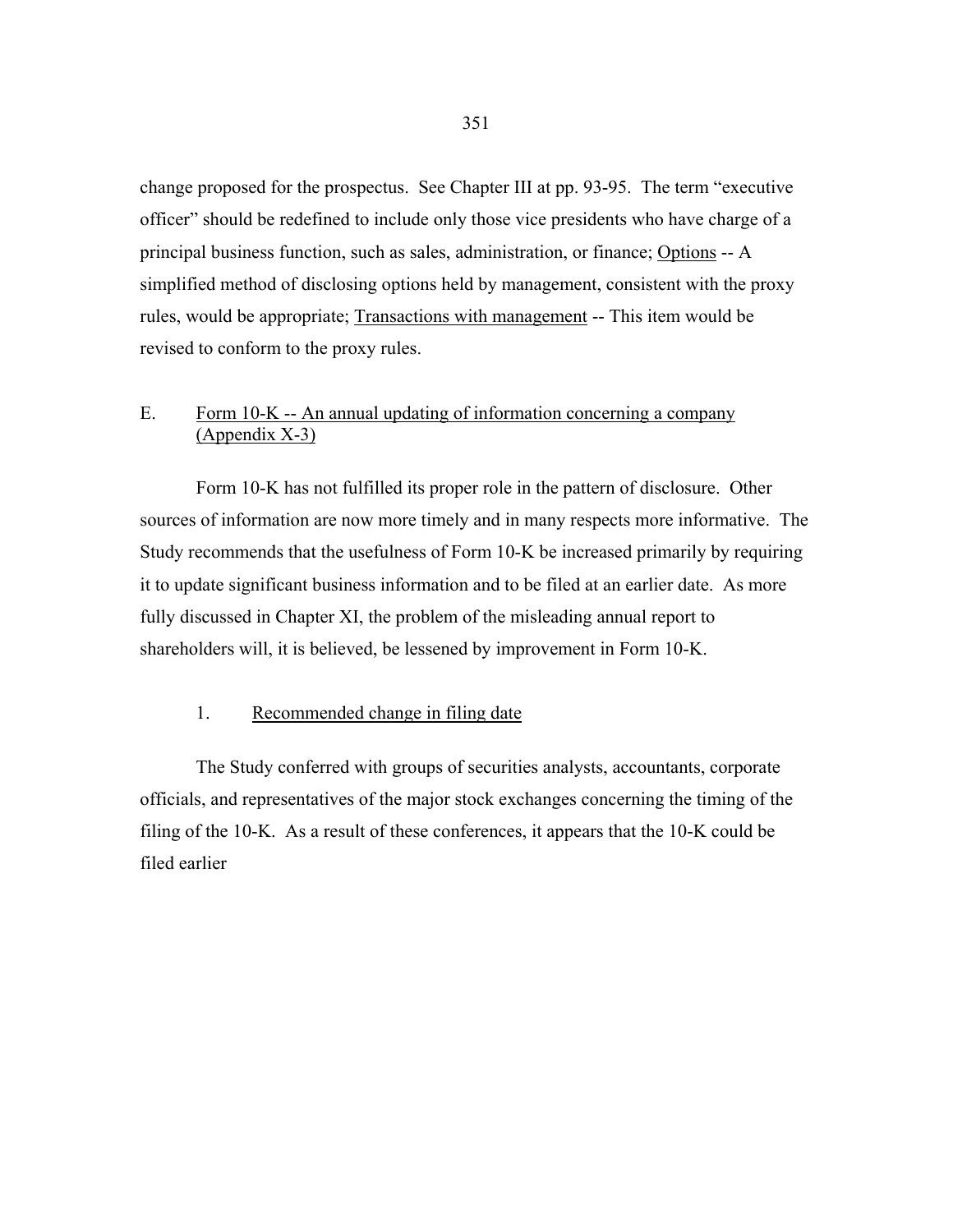than is now required. Several accountants informed the Study that improved auditing methods now in use can greatly reduce any burden imposed by timelier reporting requirements, even for smaller companies. In addition, representatives of the major stock exchanges and a number of analysts expressed the view that there is a definite trend toward earlier publication of annual reports to shareholders. Ninety-eight percent of all companies with securities listed on the New York Stock Exchange and a significant number of companies with securities listed on the Amex published annual reports to shareholders for 1967 within 90 days or less following fiscal year-end. The Study has found no major differences between financial statements in reports to shareholders and those in 10-Ks, except for the schedules required by the latter form.

 The Study recommends that the 10-K be required to be filed no later than 90 days after the close of the fiscal year. In order to coordinate the availability of the 10-K report with that of the annual report to stockholders (see Chapter XI), the 10-K should be filed no later than 5 days after publication of the annual report to stockholders if such publication takes place within 90 days after the fiscal year-end. To ease the transition from present requirements, the Study recommends that the proposed 90-day filing deadline not become effective until one year after its adoption. In addition, the revised form provides that Schedule XVI to the financial statements, which is time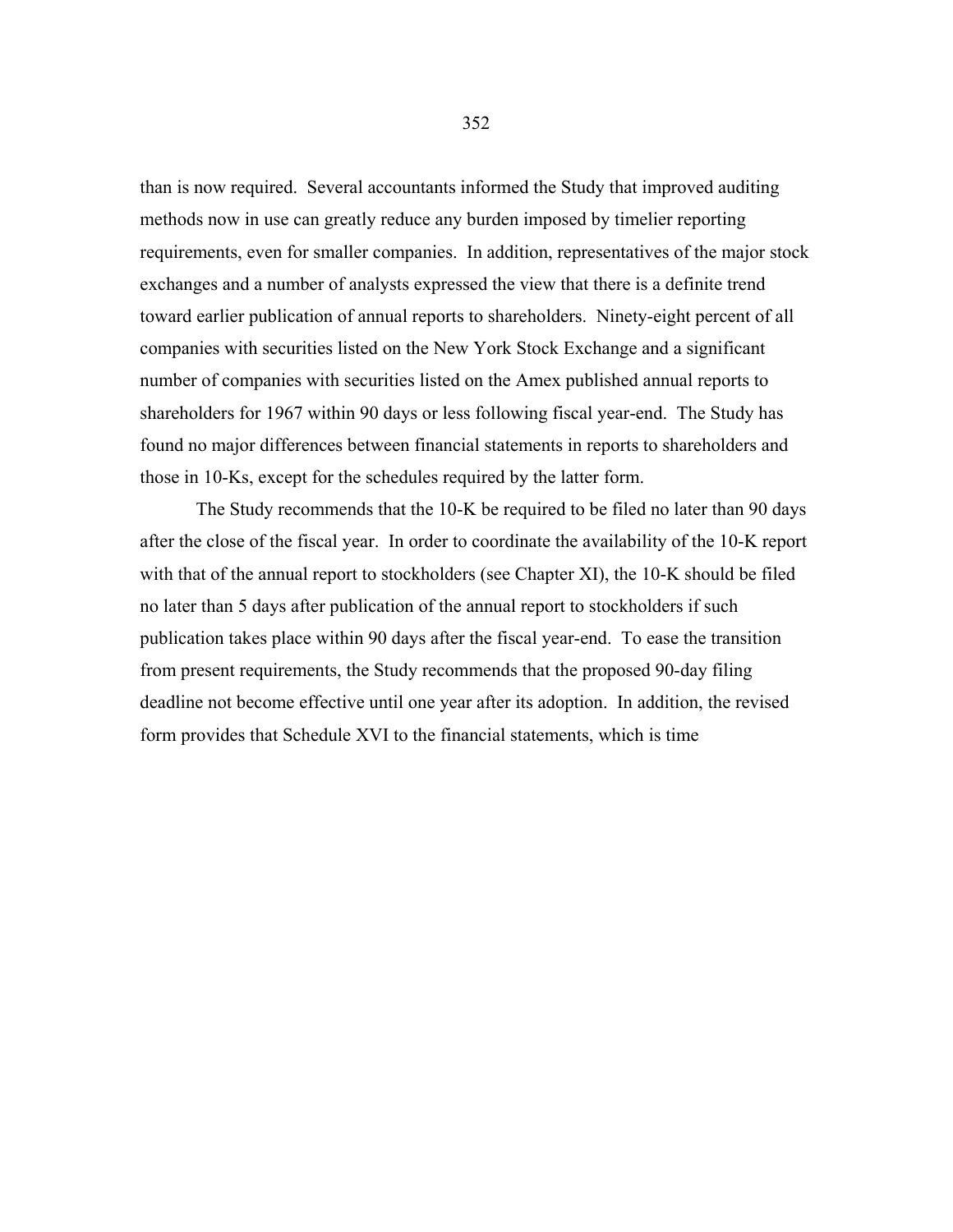consuming to prepare, may at the registrant's option be filed separately at a later date no more than 120 days from the end of the fiscal year.

### 2. Recommended change in format

 The disclosure items in the proposed revision of Form 10-K have been numbered to track the corresponding items in Form 10. (See discussion on pp. 334 and 344 of this Chapter.)

 In order to provide easy reference on microfiche to the information available in the Commission's files concerning reporting companies, the Study recommends that the first 10-K report filed by each company on the revised form contain a response to each item of the form without referring to previously filed material, and also contain a list identifying all currently significant exhibits.

- 3. Recommended changes in content
	- (a) Sales and income by lines of business

This most important addition to Form 10-K has already been discussed (at 338).

(b) Other business information

 Rule 14a-3 of the Commission's proxy rules permits a company soliciting proxies in compliance with those rules to omit any information concerning its business from its 10-K. It was at one time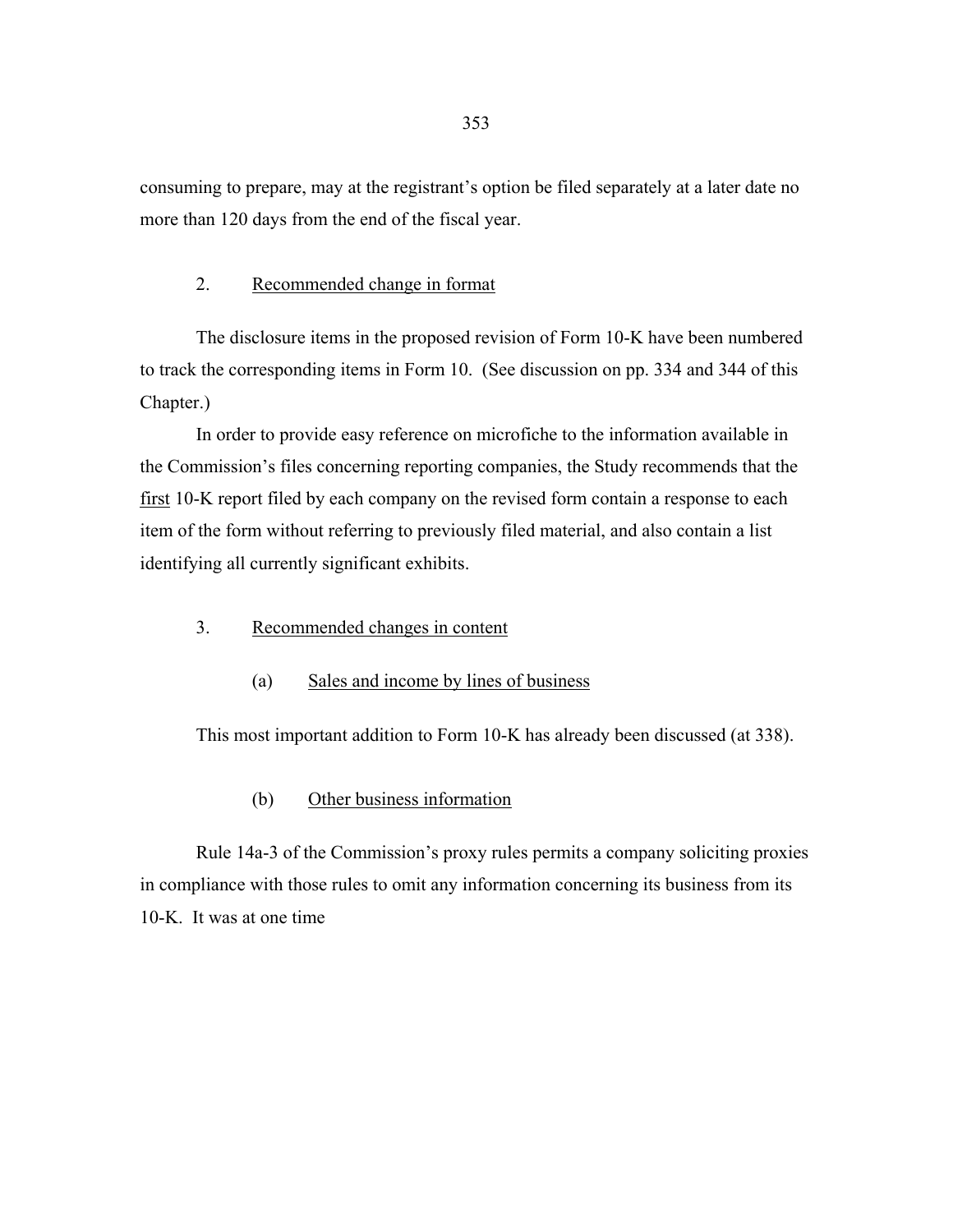believed that adequate information on this subject would be provided in the annual report to shareholders which must accompany or precede the proxy statement. The Study's review of annual reports to stockholders, however, led to the conclusion that a substantial proportion of such reports do not contain adequate current business information.

 It is therefore recommended that Form 10-K be revised to require disclosure of specific current developments in a company's business. A repetition of the business history required in Form 10 (and also by Form S-1) would not be called for, nor would it be necessary to arrange the information given in any particular narrative form, as would typically be done in preparing a Form S-1.

# (c) Summary of earnings and statement of source and application of funds

 For the reasons discussed on pp. 338-9 of the chapter, Form 10-K should be revised to require a five year summary of earnings and a statement of the source and application of funds.

#### (d) Property

 Form 10-K does not presently provide for any updating of information relating to properties. It is recommended that the form be revised to include a brief updating. Where mining is of material importance, production data and (if material to evaluation of mine properties) average grade of ore and cost per ton data are, in the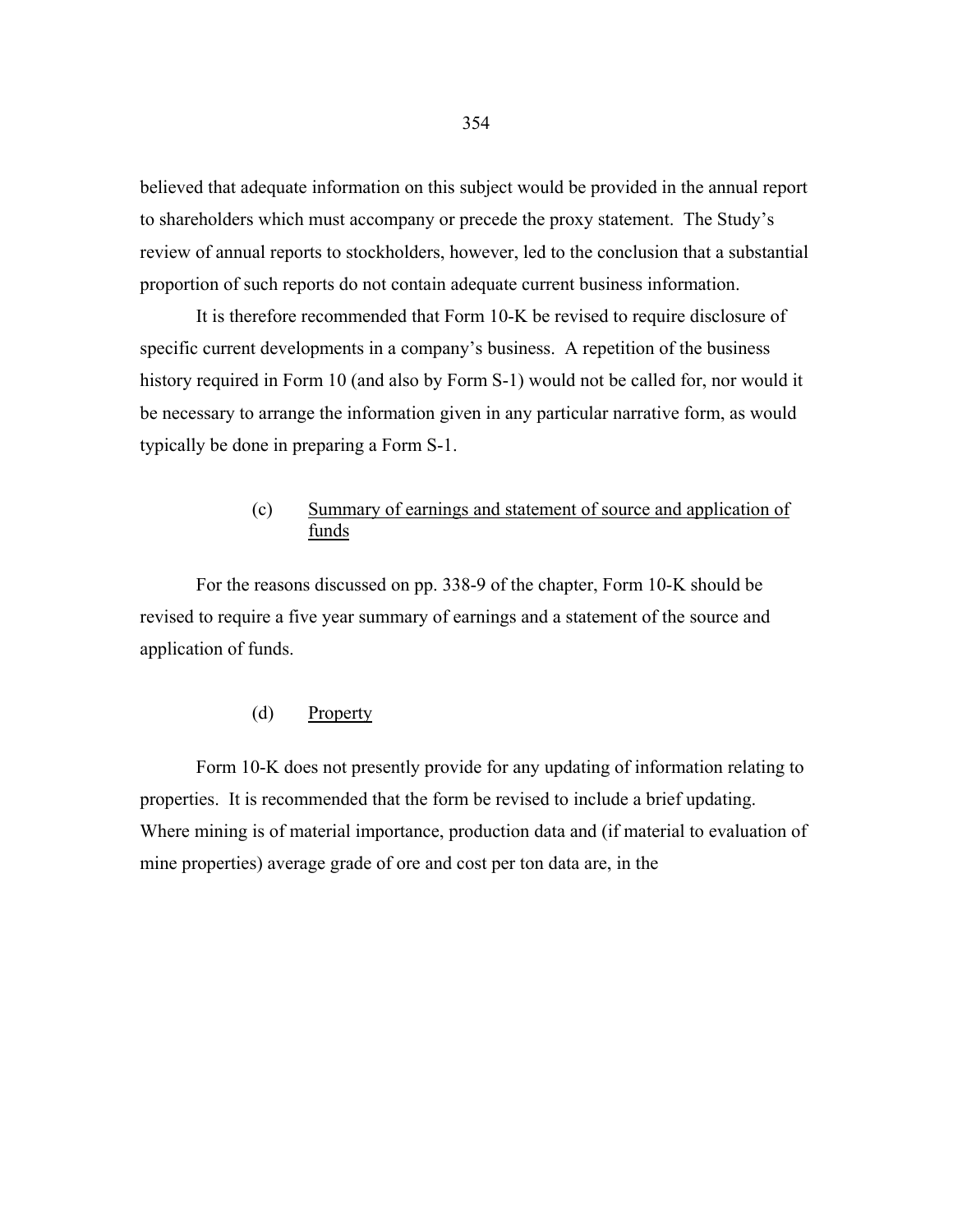Study's judgment, both practicable and useful to investors. Where oil and gas operations are of material importance, production, gross and net wells and producing acres, and certain associated data would be similarly practicable and useful. As previously mentioned at p. 340) further work and consultation with industry representatives are required to determine whether -- on same appropriate, periodic basis -- information as to reserves should be furnished. The draft revision of Form 10-K does not call for reserve data.

#### (e) Management

 Most of the required information relating to management is disseminated by reporting companies to their stockholders in proxy or information statements. Only a company which does not file a proxy or information statement relating to an annual meeting of shareholders should be required to report such management information on Form 10-K. Necessary changes have been made in the revised Form 10-K so that its requirements will be consistent with the comparable items in Regulation 14A.

 The revised Form 10-K also provides for an annual list of all officers of the registrant whether or not a proxy or information statement is filed.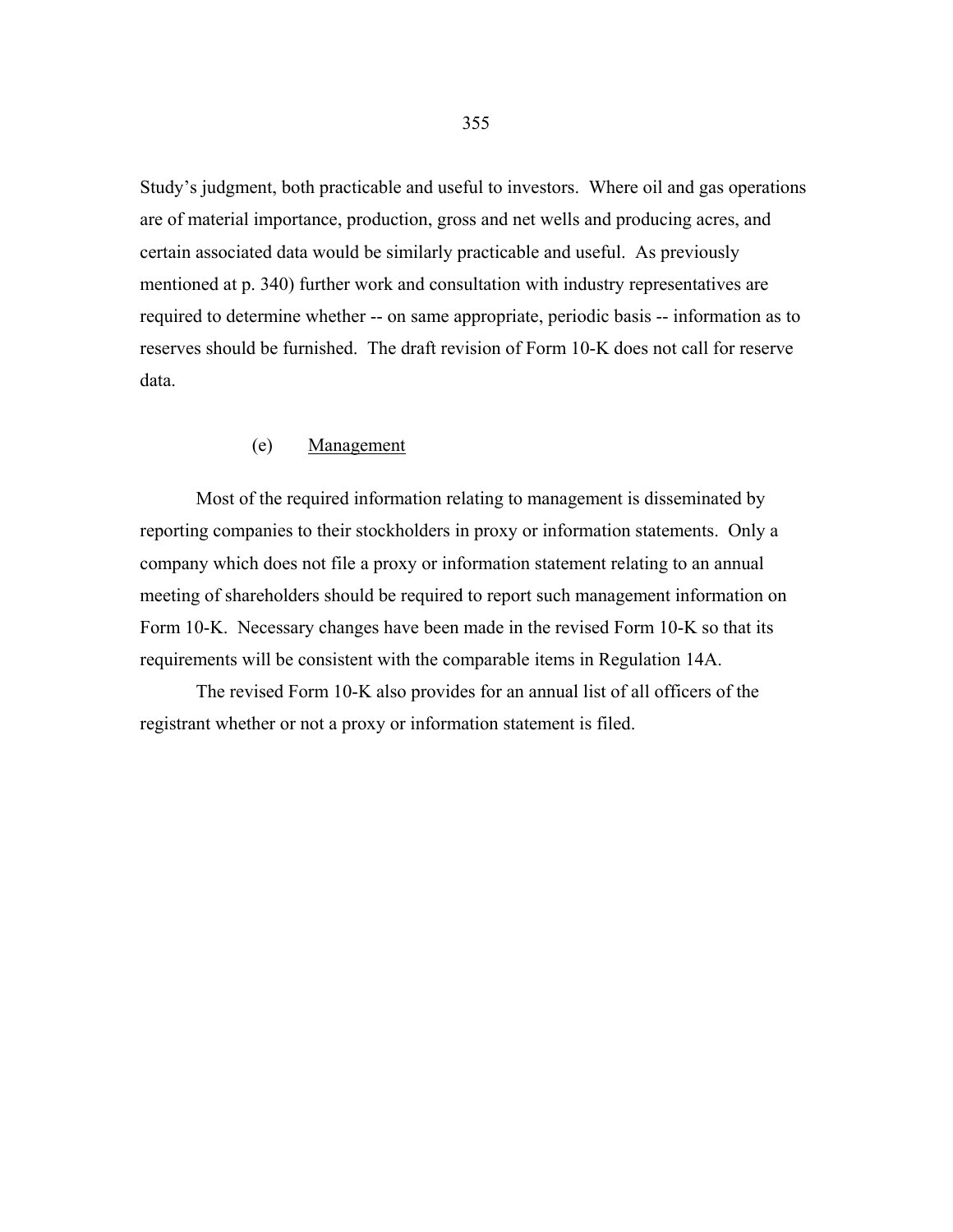### (f) Miscellaneous changes

 The following are the more significant miscellaneous changes in Form 10-K recommended by the Study: Description of securities -- The registrant would be asked each year in its 10-K report to identify and indicate the location in material previously filed with the Commission of the most recent description of its registered securities; Pending legal proceedings -- Form 10-K should be revised to require disclosure of the status of pending legal proceedings; such disclosures would coordinate with the disclosures as to such proceedings required by Form 10 and the proposed Form 10-Q; Exhibits -- As discussed on p. 336 of this chapter, the first 10-K filed by all registrants under the Study's proposed requirements should identify those documents previously filed with the Commission containing all currently significant exhibits required by the form; Holders of equity securities -- This information should be reported as of the end of the fiscal year to coordinate with the jurisdictional requirements of Sections  $12(g)$  and 15(d) of the '34 Act; Schedules -- See p.. 346-350, supra.

# F. Form 10-Q – A recommended quarterly report to replace Forms 8-K and 9-K (Appendix X-4)

 The background of the Study's recommendation that a new quarterly report form be adopted to replace Forms 8-K and 9-K appears at an earlier point in this chapter (at pp. 332-3). Briefly, 8-K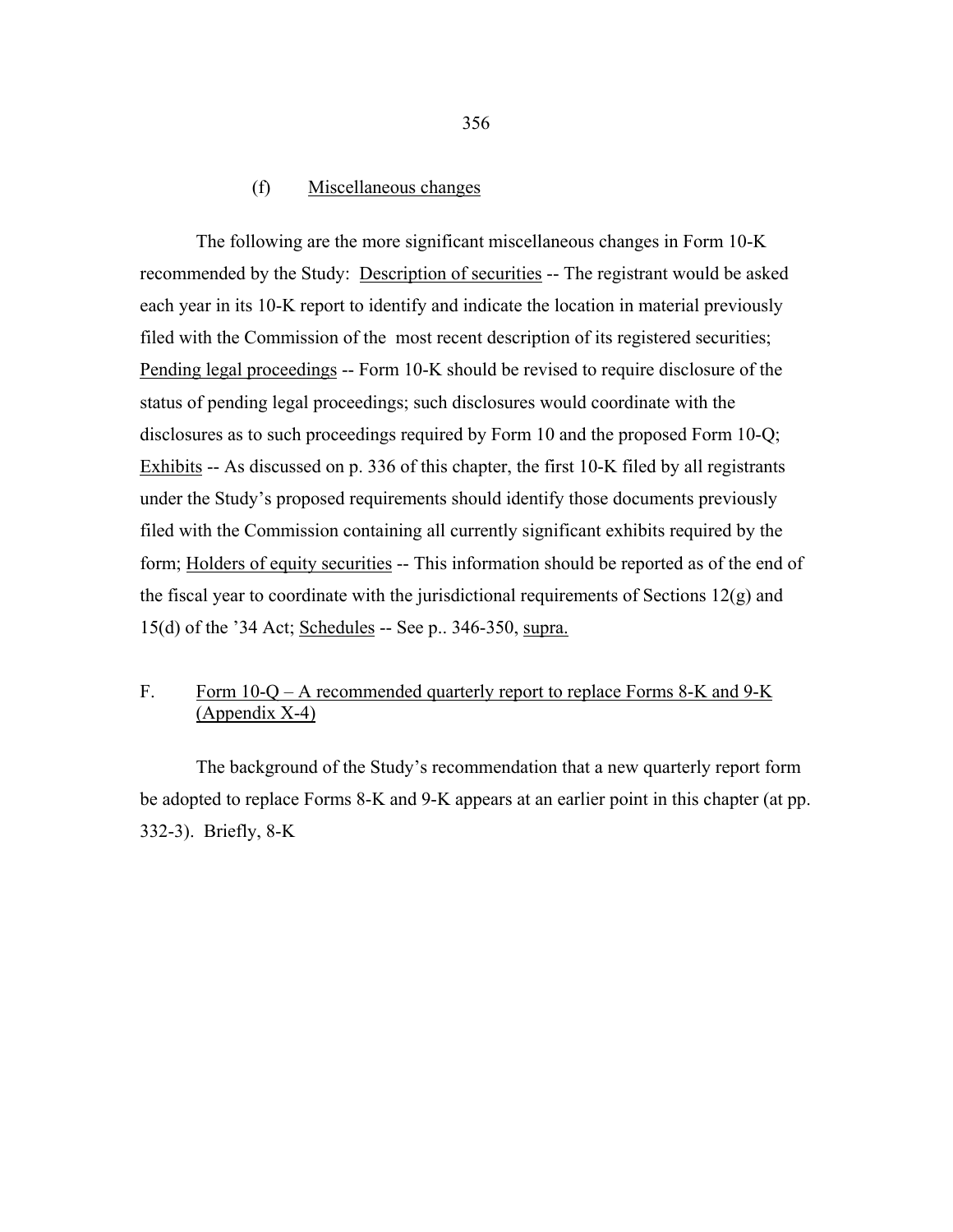reports are unscheduled. An individual report may or may not cover an item of interest to investors or their advisers at the time the report is filed. For these reasons, they are not widely used. Moreover, it is impossible for the Commission's staff to know, on a routine basis, whether or not a particular issuer has complied with the filing requirement. Many persons advised the Study that a combination of 8-K items with a meaningful summary of financial data on a quarterly basis would be of great usefulness to investors.

## 1. Quarterly financial reporting

 More and more publicly-held corporations are releasing condensed quarterly financial information. Both the New York and American Stock Exchanges require publication of such information by all listed companies, although the standards which they set for such information are minimal. The Study carefully examined a significant sample of quarterly financial reports and releases provided by the two exchanges. It was readily apparent (and acknowledged by representatives of the exchanges) that they varied from extremely useful to extremely poor and uninformative.

 Conferences were held by the Study with accountants representing both large and small firms throughout the country, with members of a special committee of the Financial Executives Institute, and with the American Society of Corporate Secretaries, regarding the feasibility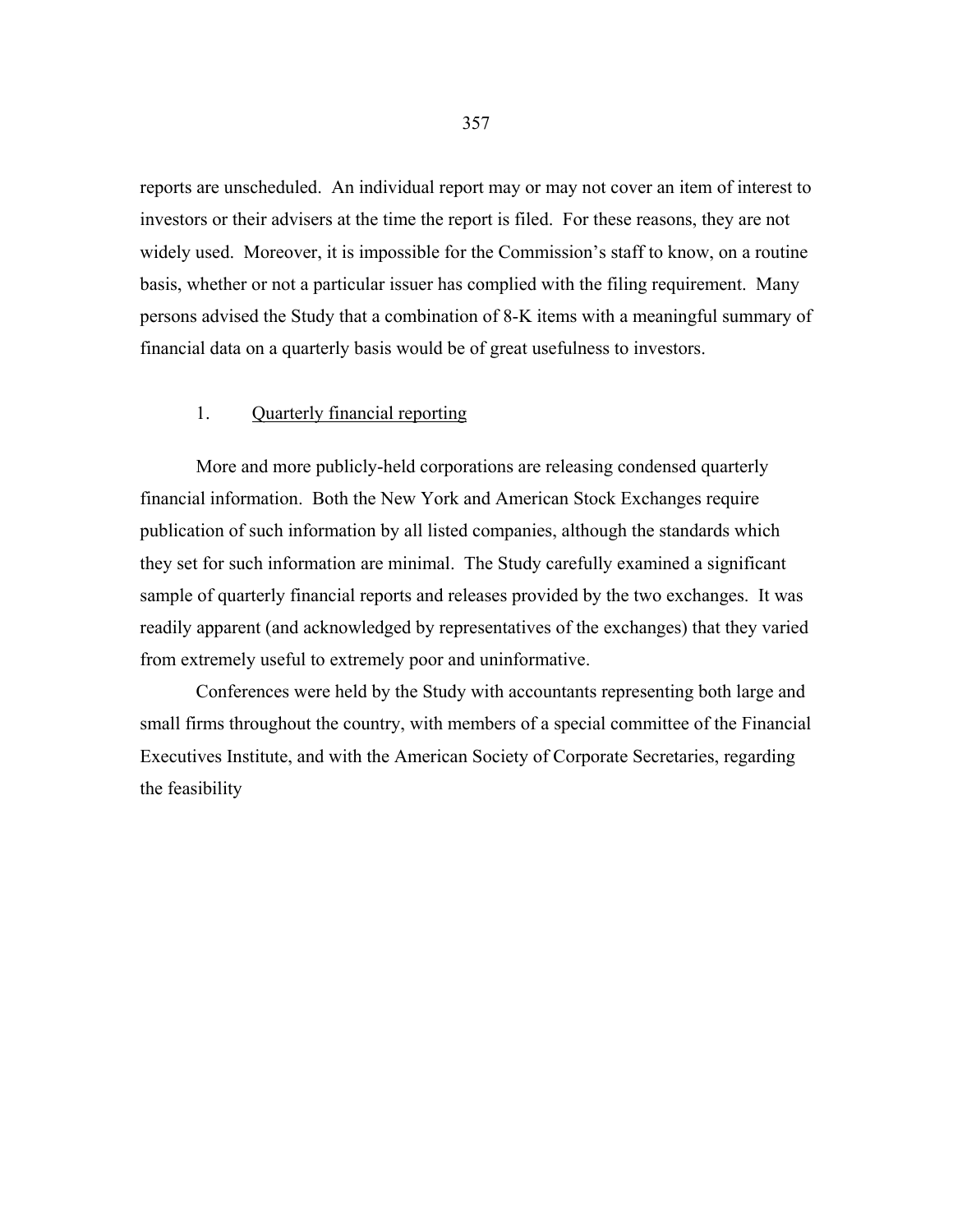of condensed quarterly financial reporting. The general opinion was to the effect that such reporting was entirely feasible for all companies presently subject to Form 9-K requirements.

 It was concluded that a useful advance in disclosure policy could be achieved by developing standards for quarterly financial reporting.

2. Filing date

 $\overline{a}$ 

 It is proposed that Form 10-Q be filed no later than 45 days after the close of the registrant's fiscal quarter.  $\frac{8}{3}$  The financial portion of the report (Part II) would not be required to be filed for the fourth quarter.

 As mentioned previously (at p. 333) one exception to the foregoing is recommended: when a significant acquisition or disposition of assets occurs, General Instruction A(c) of Form 10-Q would required a report giving the information specified in item 2 of the form to be filed within 10 days following the execution of a written agreement for the acquisition or disposition which is being reported.

<span id="page-34-0"></span> $\frac{8}{1}$  Form 9-K is presently required to be filed 45 days after the close of the first six months of registrant's fiscal year. The Study notes that both the FPC and FCC allow a period of 40 days for the filing of required monthly financial reports by corporations subject to their regulatory jurisdiction.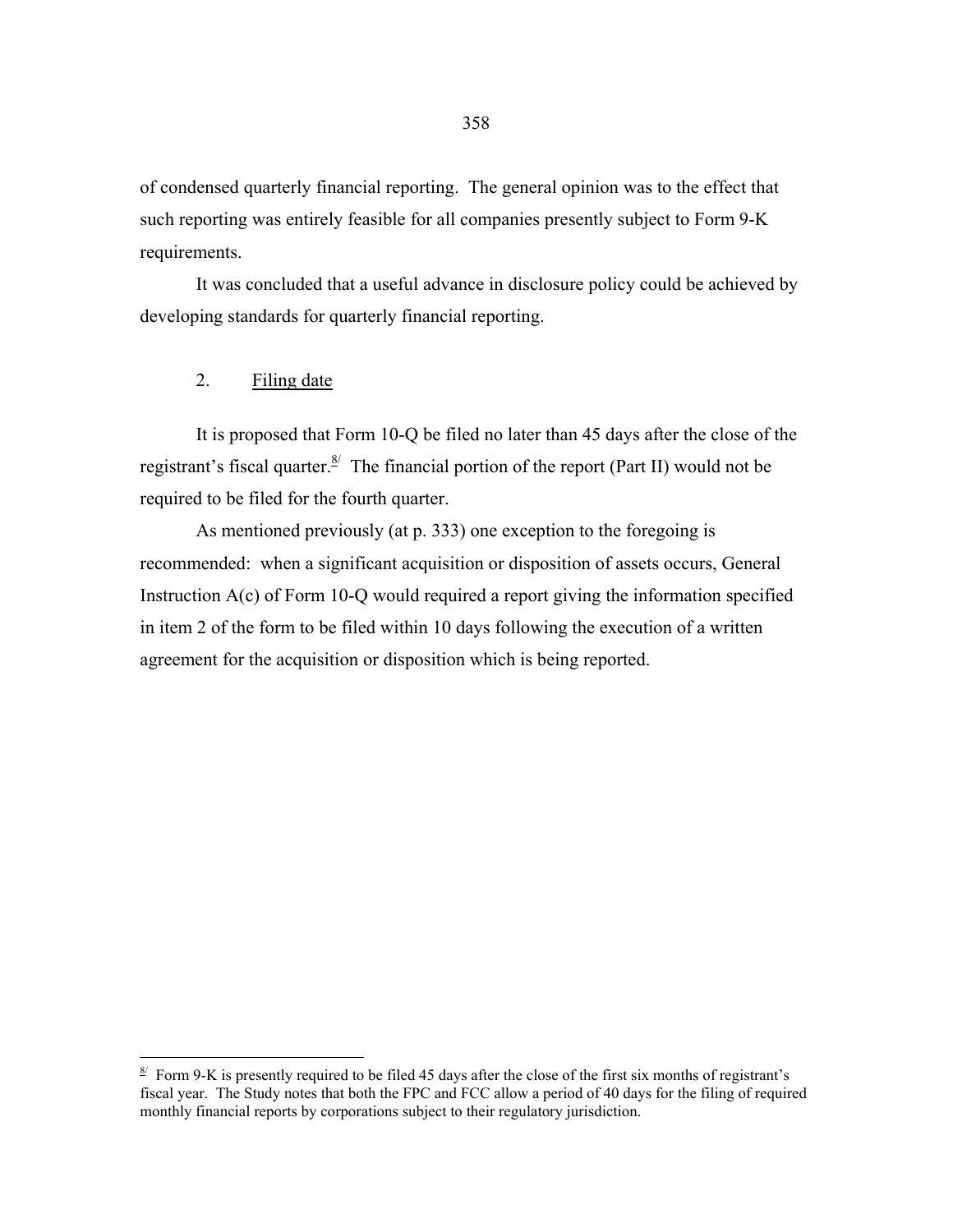#### 3. Recommended format of Form 10-Q

#### (a) Part I (Significant corporate events)

 Part I of Form 10-Q contains the substance of the 8-K report and would be subject to the liability provisions of Section 18. The following changes have been made in present 8-K requirements, in part reflecting revisions to that form previously suggested by the Division of Corporation Finance: Management and control -- Pledges or other arrangements affecting control of the registrant would be disclosed. Information relating to the experience and background of newly designated officers and directors would be required, consistent with the change proposed for the prospectus (see Chapter III at pp. 93-95) and for Form 10 (see pp. 350-51; supra.); Acquisitions or dispositions of assets --The test of a significant acquisition or disposition is changed from 15% to 10% of net book value or gross revenues; Increase or decrease in amount of securities outstanding -- The 5% test is retained, except for purchases by a corporation of its own shares, in which case a 1% test is used; Pending legal proceedings -- Any new proceedings, interim orders materially affecting but not terminating pending proceedings, and termination of proceedings previously reported, should be disclosed; Options -- This item should be revised for consistency with the corresponding disclosure item in Form 10; Material amendments to charter or bylaws -- This item should require a statement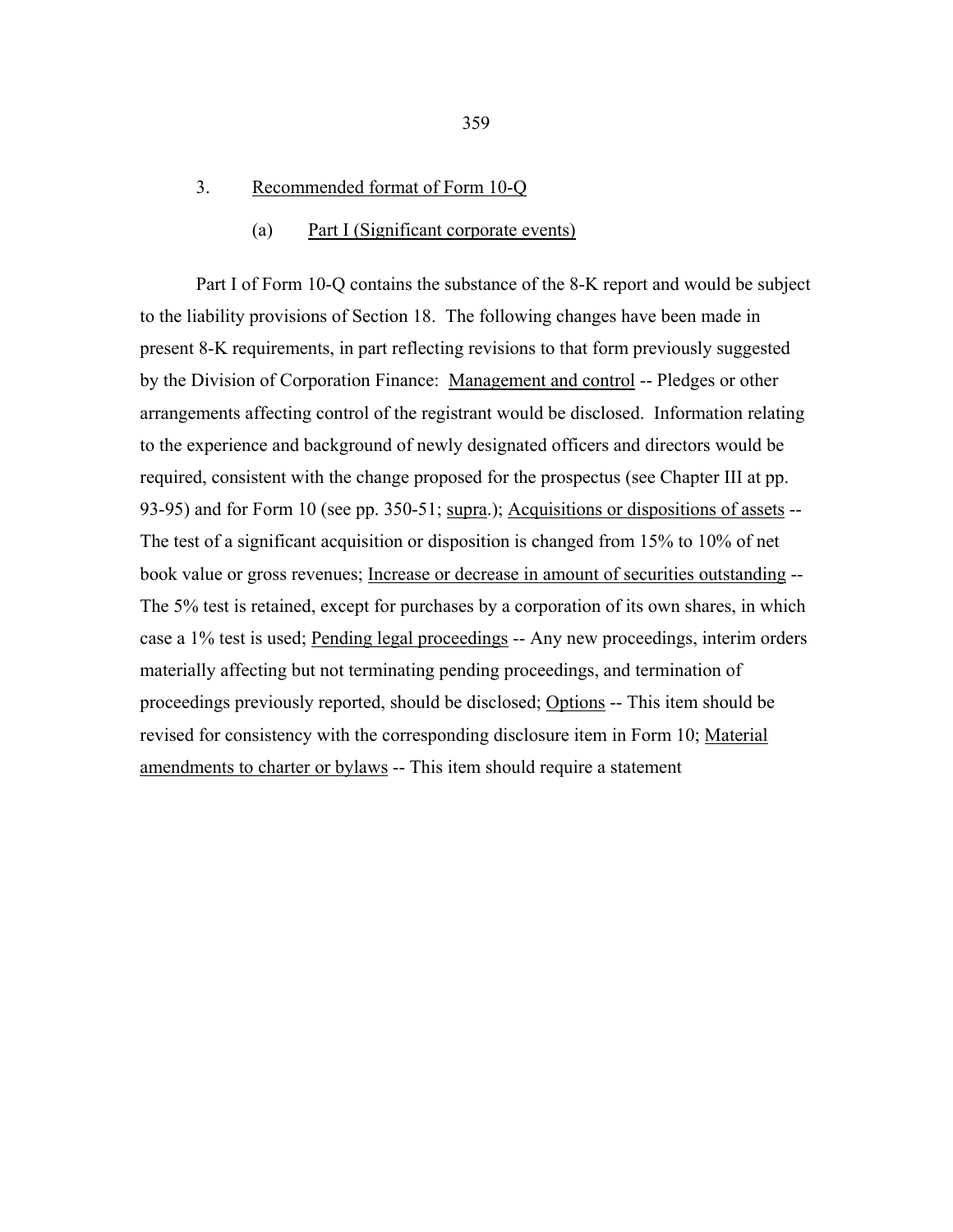as to the effect of any material amendments not disclosed in response to any other item in the form.

 For the convenience of registrants and their counsel, a check list of significant events which are required to be reported has been added to the form.

#### (b) Part II (Financial information)

 A special subcommittee of the Governmental Relations Committee of the American Institute of Certified Public Accountants greatly assisted the Study in the preparation of this part of form 10-K. No effort will be made here to go into the requirements in detail; the reader is referred to the form itself and the accompanying instructions (Appendix X-4). The provisions relative to condensed profit and loss information are similar to those of Form 9-K, except for the addition of earnings per share data. The provisions relative to capitalization and stockholders' equity are new.

 Certification is not required, but the information must be prepared in conformity with the accounting principles or practices, or methods of applying accounting principles or practices (including consolidation practices) reflected in the financial statements included in the 10-K report for the preceding fiscal year, or any differences which have a material effect on the results of operations must be noted and their effects reconciled or explained.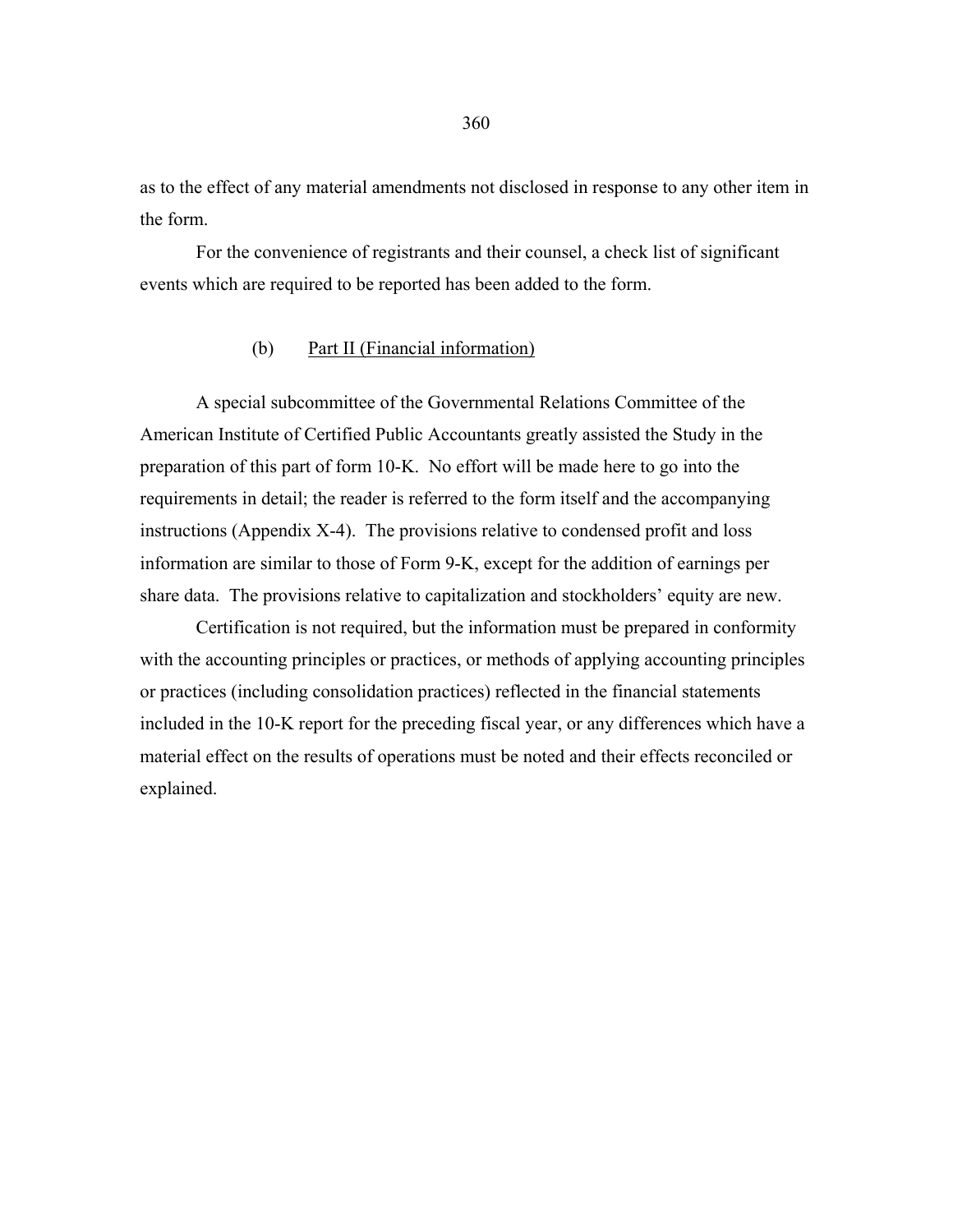The information is not deemed to be filed for purposes of the liability provisions of Section 18 of the '34 Act.

 If a quarterly report is sent by a registrant to its shareholders containing the information required by Part II of Form 10-Q, such report may be attached in lieu of answering this portion of the form.

#### 4. Exemptions

 Rules 13a-13 and 15d-13 under the '34 Act presently exempt certain categories of issuers from filing Form 9-K. If Form 9-K is replaced (as recommended) these two rules should be rescinded. Rules 13a-11 and 15d-11 currently specify the kinds of issuers required to file reports on Form 8-K. The Study recommends that these rules be revised to set forth appropriate exemptions applicable to each of the two parts of Form 10-Q. Drafts of the revised rules are provided in Appendices X-5 and X-6.

 The revised rules would exempt from filing Part I of Form 10-Q the same types of issuers presently exempted from filing Form 8-K, viz., foreign governments, foreign private issuers required to make reports on Form 6-K, issuers of American Depository Receipts for the securities of any foreign issuer, and investment companies required to file quarterly reports pursuant to Rule 13a-12. Added to the foregoing exempt list would be so-called "case flow real estate companies" required to file quarterly reports pursuant to Rule 13a-15, for which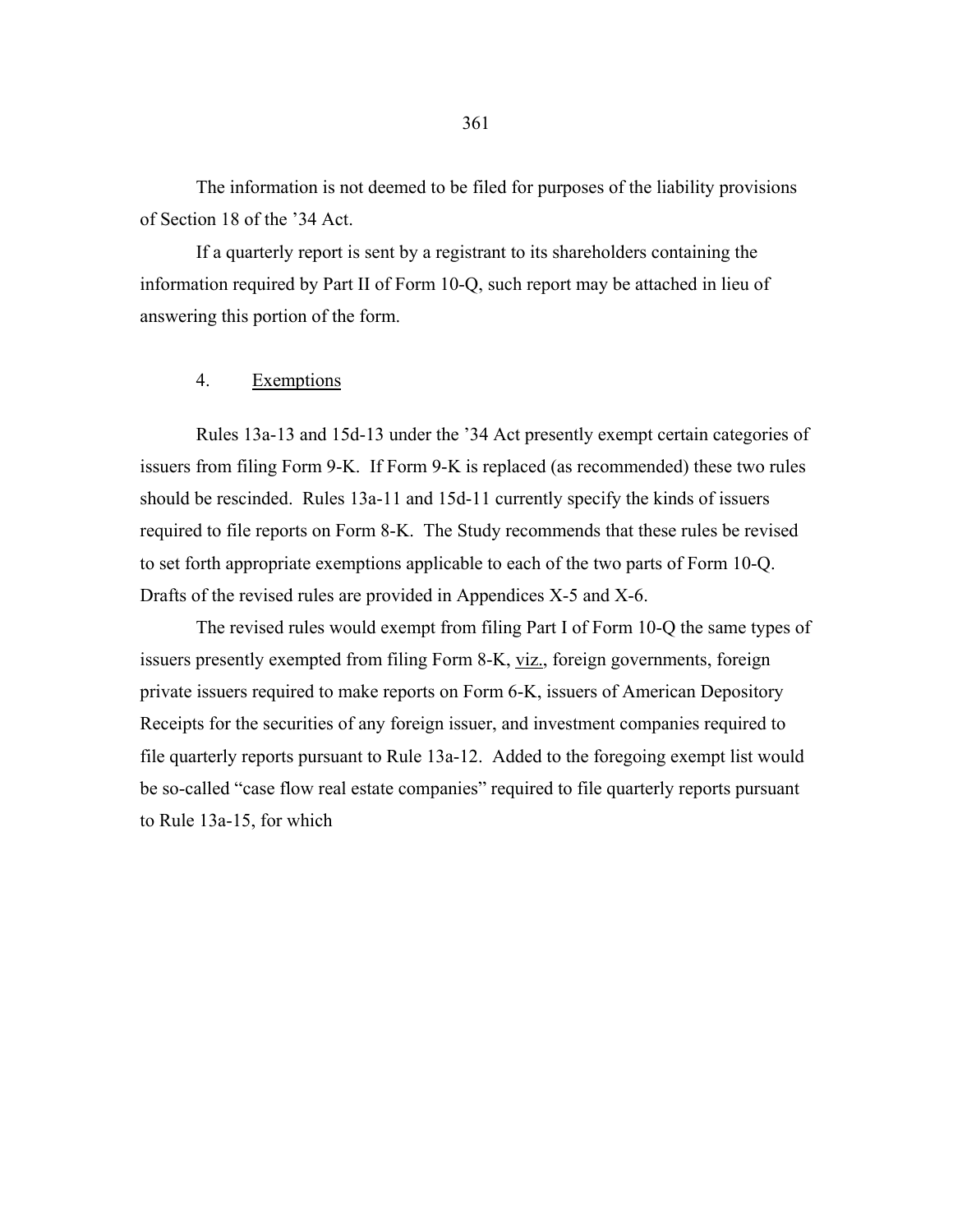a separate quarterly reporting form (Form 7-Q) would be provided. (See pp. 363 below).

 Issuers exempt from filing Part II of Form 10-Q would include: (a) all issuers not required to file annual reports either on Form 10-K, Form 12-K or Form U-5S; (b) issuers in the promotional or developmental stage to which paragraph (b) or (c) of Rule 5A-01 of Article 5A of Regulation S-X applies; and (c) insurance companies other than title insurance companies. $\frac{9}{2}$  The foregoing list does not include certain issuers presently exempt from filing Form 9-K. The Study sees no reason why the trading markets should not have the benefit of quarterly financial information concerning bank holding companies and those few banks which are required to file 10-K reports, and suggests deletion of the exemption for such companies. Similarly, producers of a single crop agricultural commodity should not be wholly exempt from interim reporting, but would be permitted by Instruction E(c) to Part II of Form 10-Q to give information for the twelve months ended with the current interim quarter, with comparative data for the corresponding

 $\overline{a}$ 

<span id="page-38-0"></span> $9<sup>9</sup>$  There is today no pattern of quarterly reporting to stockholders by insurance companies. A very few state insurance commissioners require quarterly financial reports to be filed as a matter of routine; others require such reports while an insurance company is in the formative stage. The scope of these requirements should be studied and consultations held with the industry to determine whether forms and procedures for meaningful quarterly financial reporting by life and casualty insurance companies -- designed for the information of investors and their advisers -- can be developed. Meanwhile, the exemption should be continued. (See pp. 214-15, supra., for further discussion.)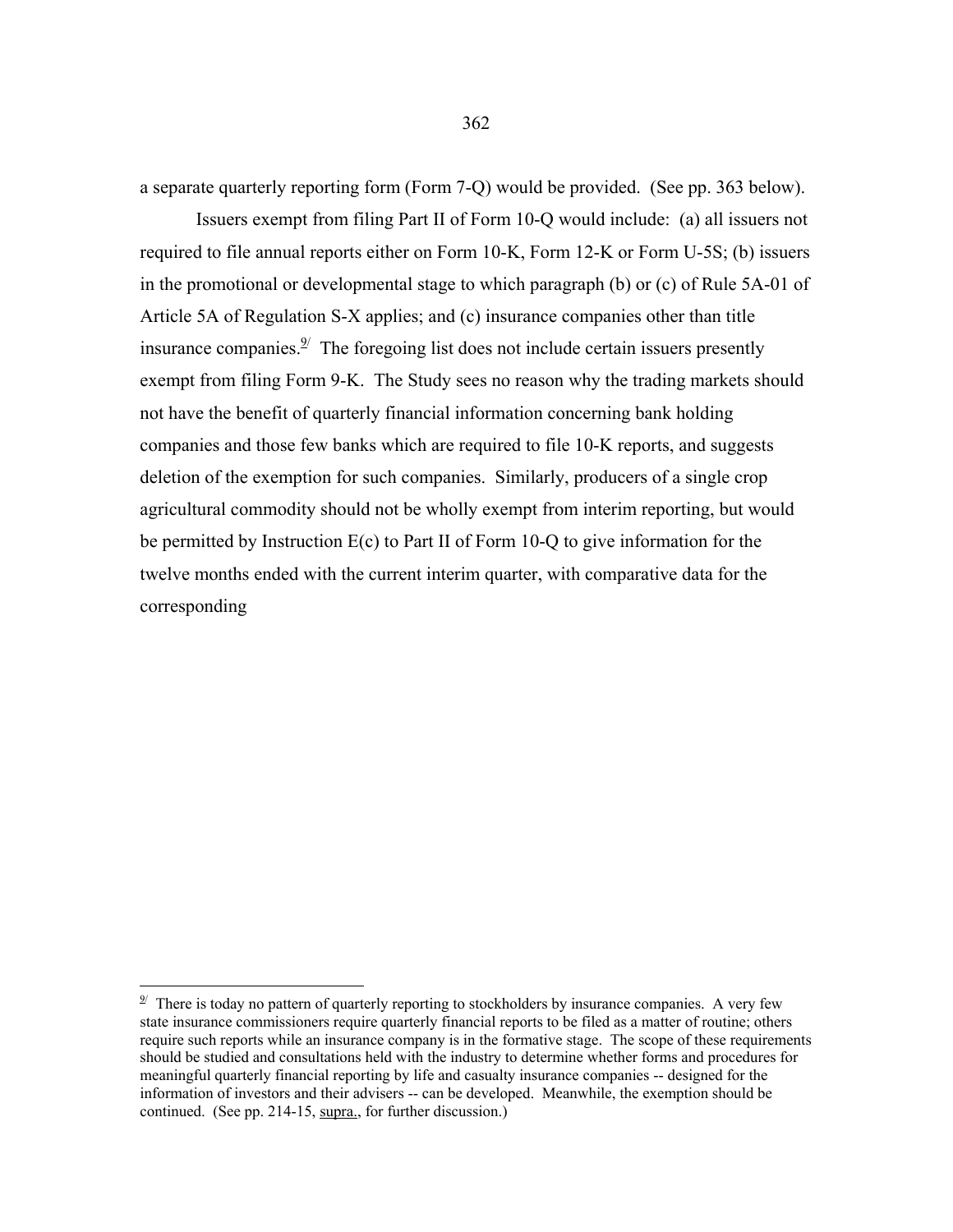period of the preceding fiscal year. Lastly, public utilities and common carriers which file interim financial reports with the FPC, FCC or ICC should not be wholly exempted but should be permitted to substitute copies of such reports (covering the appropriate fiscal quarter) for Part II of Form 10-Q. This will involve no significant burden and will permit dissemination of financial as well as non-financial quarterly information concerning those companies on microfiche.

## G. Quarterly reports of certain real estate companies (Form 7-Q)

 Companies involved in the management of, or investment in, real property are required to file quarterly reports on Form 7-K if they make cash distributions to shareholders reflecting (in whole or in part) a return of capital. Some 50 to 60 companies are currently subject to this requirement. It would avoid confusion if a separate quarterly report form were developed for this group. Such a form (which could be designated 7-Q) would contain requirements similar to Part I of Form 10-Q and, in addition, the summary financial and cash flow information now required by Form  $7 - K$ .<sup>[10/](#page-39-0)</sup>

 $\overline{a}$ 

<span id="page-39-0"></span> $\frac{10}{10}$  It will be necessary to revise Rule 13a-15 and 15d-15 (1) to change the designation of the form to 7-Q, (2) to change the period in paragraph (a) to 45 days, (3) to delete the "except" clause at the end of paragraph (c), and (4) to delete subparagraph 3 of paragraph (b) and the whole of paragraph (c).